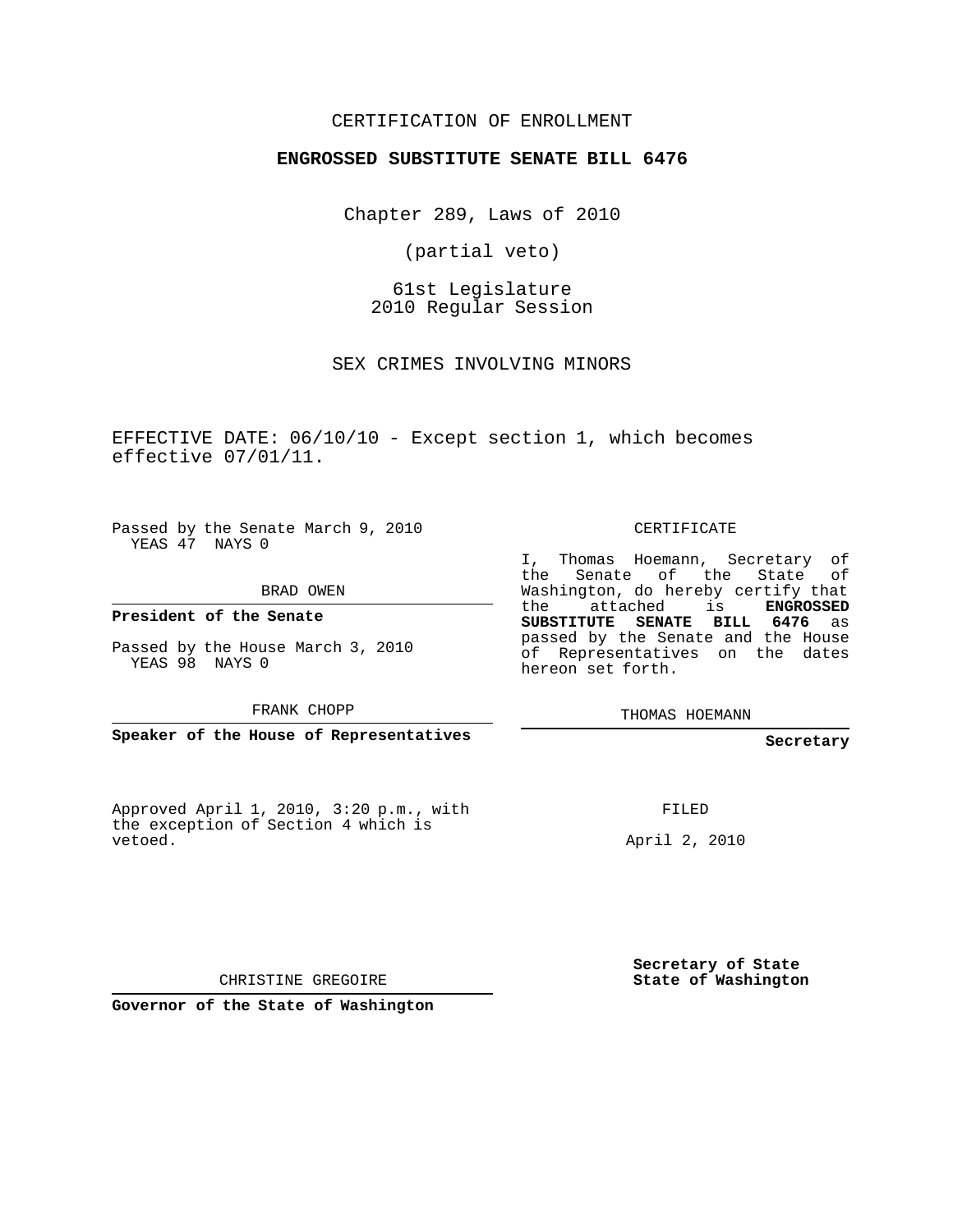## **ENGROSSED SUBSTITUTE SENATE BILL 6476** \_\_\_\_\_\_\_\_\_\_\_\_\_\_\_\_\_\_\_\_\_\_\_\_\_\_\_\_\_\_\_\_\_\_\_\_\_\_\_\_\_\_\_\_\_

\_\_\_\_\_\_\_\_\_\_\_\_\_\_\_\_\_\_\_\_\_\_\_\_\_\_\_\_\_\_\_\_\_\_\_\_\_\_\_\_\_\_\_\_\_

AS AMENDED BY THE HOUSE

Passed Legislature - 2010 Regular Session

## **State of Washington 61st Legislature 2010 Regular Session**

**By** Senate Human Services & Corrections (originally sponsored by Senators Stevens, Hargrove, Fraser, Swecker, Delvin, Brandland, Holmquist, Becker, Parlette, Carrell, Hewitt, Schoesler, King, Roach, and Kohl-Welles)

READ FIRST TIME 02/05/10.

1 AN ACT Relating to sex crimes involving minors; amending RCW 13.32A.030, 7.68.070, 13.40.070, 13.40.213, 9A.88.140, 9.68A.100, 9.68A.101, 9.68A.105, 9.68A.110, and 43.63A.740; reenacting and amending RCW 9.94A.515; adding new sections to chapter 13.32A RCW; adding new sections to chapter 13.40 RCW; adding a new section to chapter 74.15 RCW; creating a new section; repealing 2009 c 252 s 4 (uncodified); prescribing penalties; and providing an effective date.

8 BE IT ENACTED BY THE LEGISLATURE OF THE STATE OF WASHINGTON:

 9 **Sec. 1.** RCW 13.32A.030 and 2000 c 123 s 2 are each amended to read 10 as follows:

11 As used in this chapter the following terms have the meanings 12 indicated unless the context clearly requires otherwise:

 (1) "Abuse or neglect" means the injury, sexual abuse, sexual exploitation, negligent treatment, or maltreatment of a child by any person under circumstances which indicate that the child's health, welfare, and safety is harmed, excluding conduct permitted under RCW 9A.16.100. An abused child is a child who has been subjected to child abuse or neglect as defined in this section.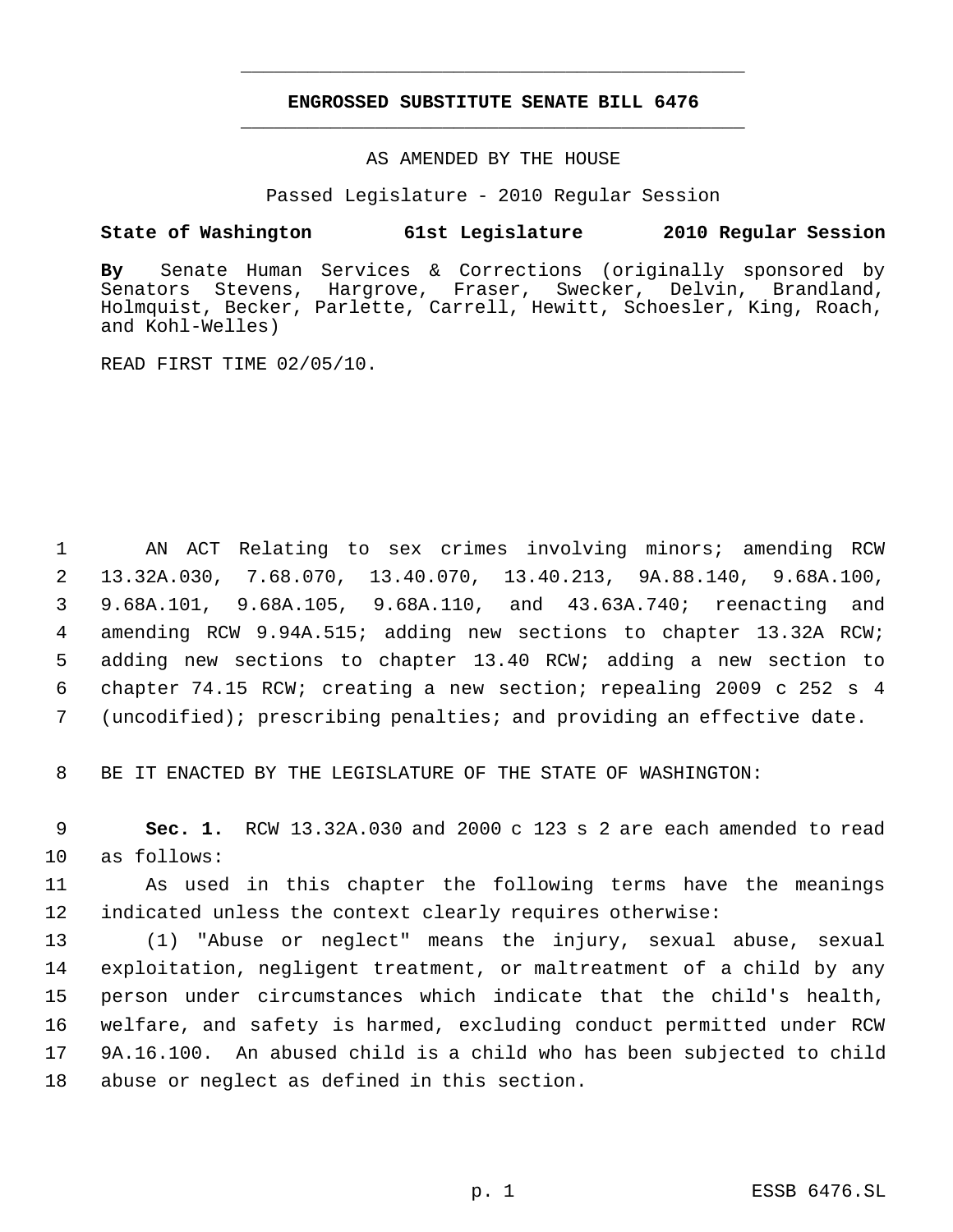(2) "Administrator" means the individual who has the daily administrative responsibility of a crisis residential center, or his or her designee.

(3) "At-risk youth" means a juvenile:

 (a) Who is absent from home for at least seventy-two consecutive hours without consent of his or her parent;

 (b) Who is beyond the control of his or her parent such that the child's behavior endangers the health, safety, or welfare of the child or any other person; or

 (c) Who has a substance abuse problem for which there are no pending criminal charges related to the substance abuse.

 (4) "Child," "juvenile," and "youth" mean any unemancipated individual who is under the chronological age of eighteen years.

(5) "Child in need of services" means a juvenile:

 (a) Who is beyond the control of his or her parent such that the child's behavior endangers the health, safety, or welfare of the child or other person;

 (b) Who has been reported to law enforcement as absent without consent for at least twenty-four consecutive hours on two or more separate occasions from the home of either parent, a crisis residential center, an out-of-home placement, or a court-ordered placement; and

(i) Has exhibited a serious substance abuse problem; or

 (ii) Has exhibited behaviors that create a serious risk of harm to 24 the health, safety, or welfare of the child or any other person;  $((\theta \cdot \hat{r}))$ 

 (c)(i) Who is in need of: (A) Necessary services, including food, shelter, health care, clothing, or education; or (B) services designed to maintain or reunite the family;

 (ii) Who lacks access to, or has declined to utilize, these services; and

 (iii) Whose parents have evidenced continuing but unsuccessful efforts to maintain the family structure or are unable or unwilling to continue efforts to maintain the family structure; or

(d) Who is a "sexually exploited child".

 (6) "Child in need of services petition" means a petition filed in juvenile court by a parent, child, or the department seeking adjudication of placement of the child.

 (7) "Crisis residential center" means a secure or semi-secure facility established pursuant to chapter 74.13 RCW.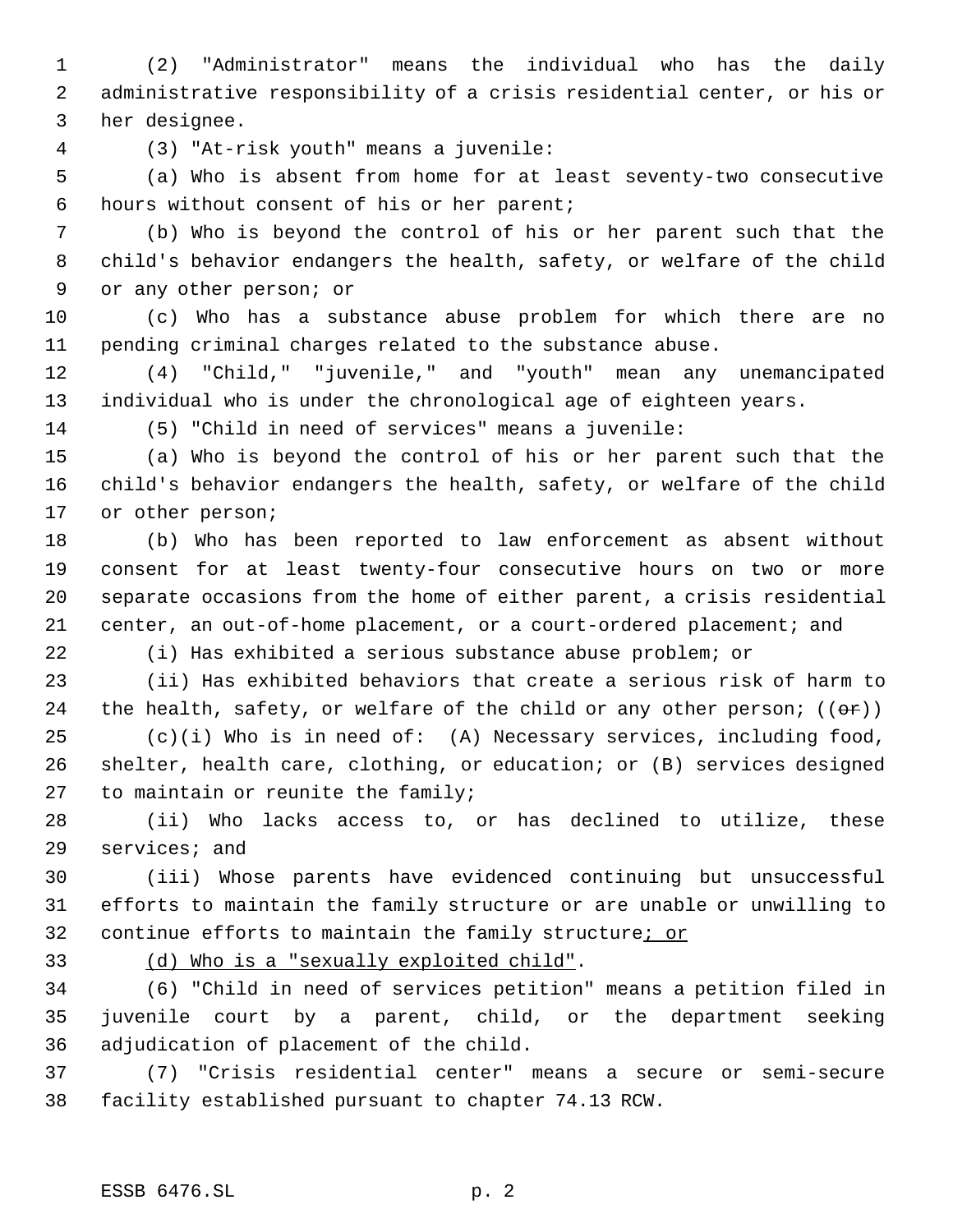(8) "Custodian" means the person or entity who has the legal right to the custody of the child.

 (9) "Department" means the department of social and health services.

 (10) "Extended family member" means an adult who is a grandparent, brother, sister, stepbrother, stepsister, uncle, aunt, or first cousin with whom the child has a relationship and is comfortable, and who is willing and available to care for the child.

 (11) "Guardian" means that person or agency that (a) has been appointed as the guardian of a child in a legal proceeding other than a proceeding under chapter 13.34 RCW, and (b) has the right to legal custody of the child pursuant to such appointment. The term "guardian" does not include a "dependency guardian" appointed pursuant to a proceeding under chapter 13.34 RCW.

 (12) "Multidisciplinary team" means a group formed to provide assistance and support to a child who is an at-risk youth or a child in need of services and his or her parent. The team shall include the parent, a department case worker, a local government representative when authorized by the local government, and when appropriate, members from the mental health and substance abuse disciplines. The team may also include, but is not limited to, the following persons: Educators, law enforcement personnel, probation officers, employers, church persons, tribal members, therapists, medical personnel, social service providers, placement providers, and extended family members. The team members shall be volunteers who do not receive compensation while acting in a capacity as a team member, unless the member's employer chooses to provide compensation or the member is a state employee.

 (13) "Out-of-home placement" means a placement in a foster family home or group care facility licensed pursuant to chapter 74.15 RCW or placement in a home, other than that of the child's parent, guardian, or legal custodian, not required to be licensed pursuant to chapter 74.15 RCW.

 (14) "Parent" means the parent or parents who have the legal right to custody of the child. "Parent" includes custodian or guardian.

 (15) "Secure facility" means a crisis residential center, or portion thereof, that has locking doors, locking windows, or a secured perimeter, designed and operated to prevent a child from leaving without permission of the facility staff.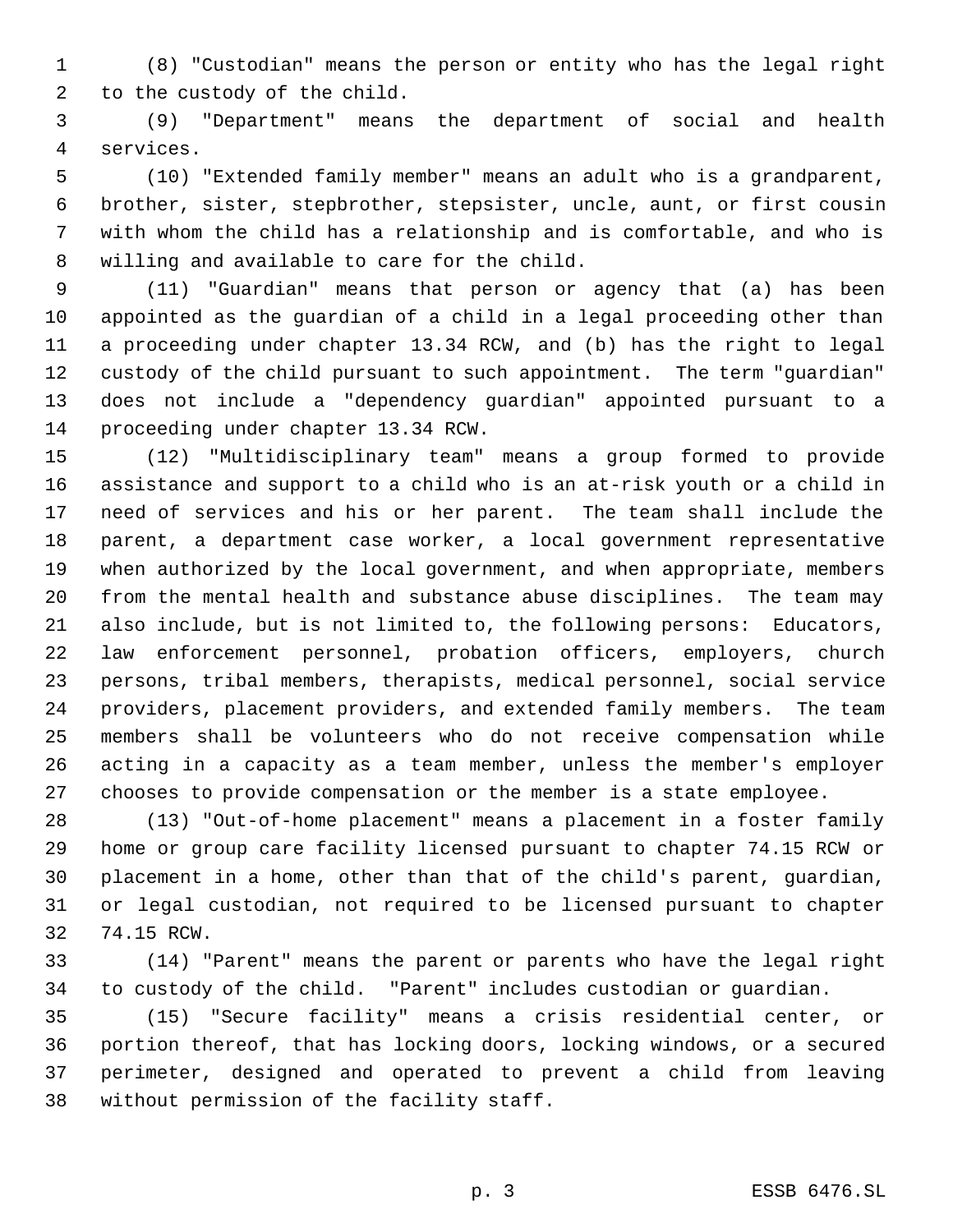(16) "Semi-secure facility" means any facility, including but not limited to crisis residential centers or specialized foster family homes, operated in a manner to reasonably assure that youth placed there will not run away. Pursuant to rules established by the department, the facility administrator shall establish reasonable hours for residents to come and go from the facility such that no residents are free to come and go at all hours of the day and night. To prevent residents from taking unreasonable actions, the facility administrator, where appropriate, may condition a resident's leaving the facility upon the resident being accompanied by the administrator or the administrator's designee and the resident may be required to notify the administrator or the administrator's designee of any intent to leave, his or her intended destination, and the probable time of his or her return to the center.

15 (17) "Sexually exploited child" means any person under the age of eighteen who is a victim of the crime of commercial sex abuse of a minor under RCW 9.68A.100, promoting commercial sexual abuse of a minor under RCW 9.68A.101, or promoting travel for commercial sexual abuse of a minor under RCW 9.68A.102.

 (18) "Staff secure facility" means a structured group care facility licensed under rules adopted by the department with a ratio of at least one adult staff member to every two children.

23  $((+18))$   $(19)$  "Temporary out-of-home placement" means an out-of- home placement of not more than fourteen days ordered by the court at a fact-finding hearing on a child in need of services petition.

 NEW SECTION. **Sec. 2.** Section 1 of this act takes effect July 1, 2011.

 NEW SECTION. **Sec. 3.** A new section is added to chapter 13.32A RCW to read as follows:

 Within available funding, when a youth who has been diverted under RCW 13.40.070 for an alleged offense of prostitution or prostitution loitering is referred to the department, the department shall connect that child with the services and treatment specified in RCW 74.14B.060 and 74.14B.070.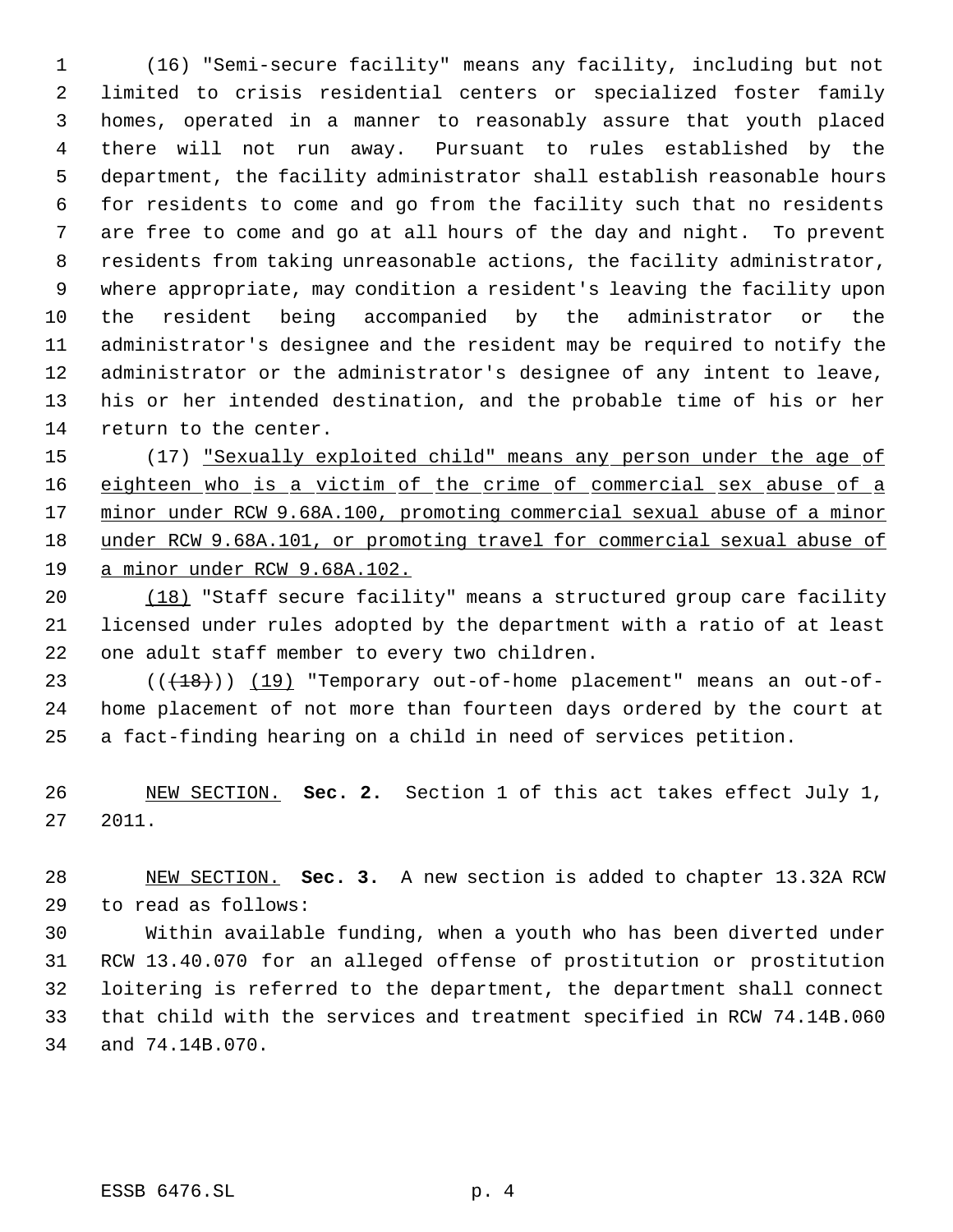*\*NEW SECTION. Sec. 4. A new section is added to chapter 13.32A RCW to read as follows:*

 *By November 1, 2010, the department shall report to the relevant policy and fiscal committees of the legislature regarding training needed to allow staff of the children's administration and crisis residential centers to work effectively with sexually exploited youth. The report shall identify the evidence-based training programs to be used and the cost of such training. \*Sec. 4 was vetoed. See message at end of chapter.*

 NEW SECTION. **Sec. 5.** A new section is added to chapter 13.40 RCW to read as follows:

 Within available funding, when a youth who has been diverted under RCW 13.40.070 for an alleged offense of prostitution or prostitution loitering is referred to the department, the department shall connect that youth with the services and treatment specified in RCW 74.14B.060 and 74.14B.070.

 **Sec. 6.** RCW 7.68.070 and 2009 c 38 s 1 are each amended to read as follows:

 The right to benefits under this chapter and the amount thereof will be governed insofar as is applicable by the provisions contained in chapter 51.32 RCW except as provided in this section:

 (1) The provisions contained in RCW 51.32.015, 51.32.030, 51.32.072, 51.32.073, 51.32.180, 51.32.190, and 51.32.200 are not applicable to this chapter.

 (2) Each victim injured as a result of a criminal act, including criminal acts committed between July 1, 1981, and January 1, 1983, or the victim's family or dependents in case of death of the victim, are entitled to benefits in accordance with this chapter, subject to the limitations under RCW 7.68.015. The rights, duties, responsibilities, limitations, and procedures applicable to a worker as contained in RCW 51.32.010 are applicable to this chapter.

 (3)(a) The limitations contained in RCW 51.32.020 are applicable to 32 claims under this chapter. In addition ((thereto)), no person or spouse, child, or dependent of such person is entitled to benefits under this chapter when the injury for which benefits are sought, was:  $((+a))$  (i) The result of consent, provocation, or incitement by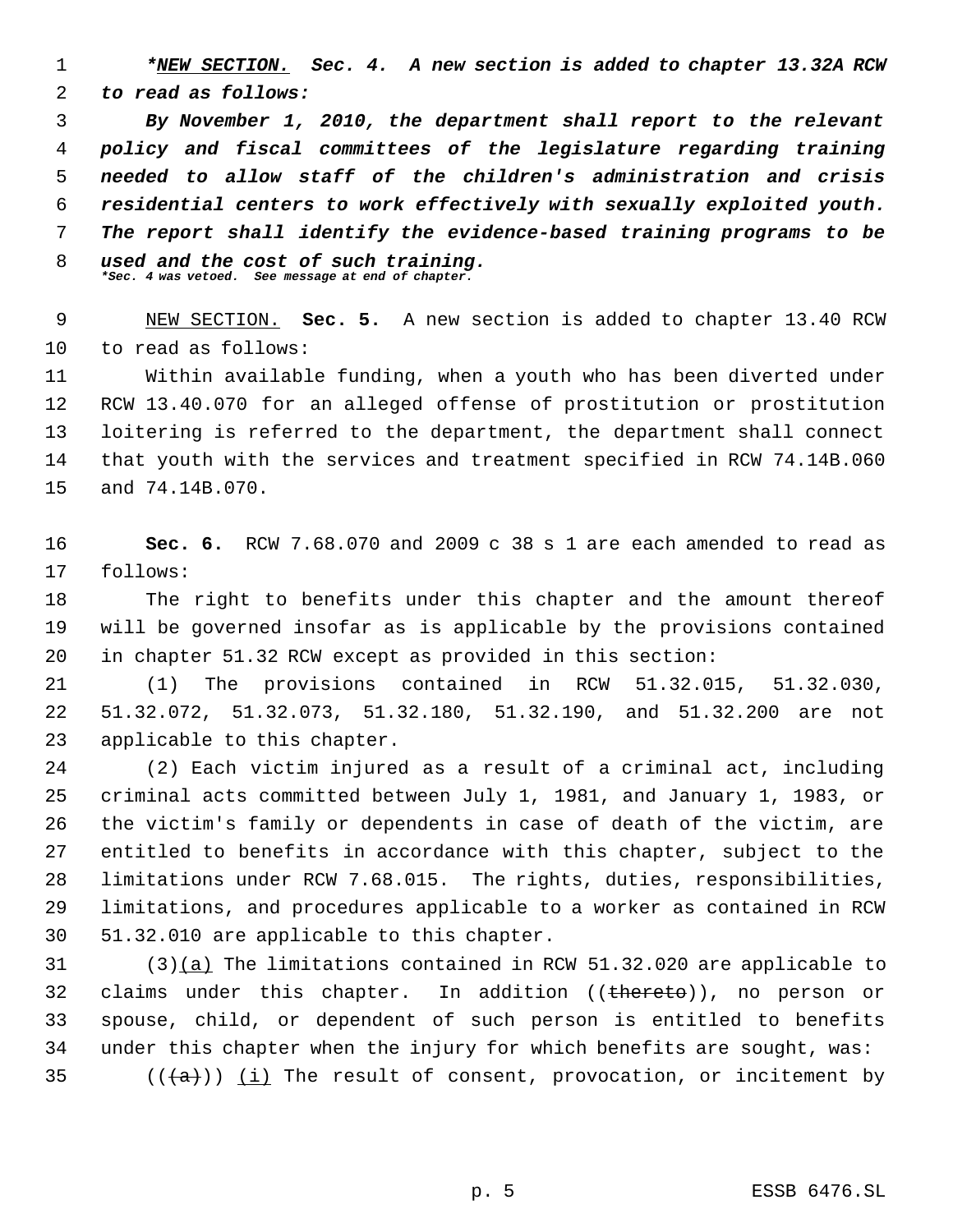the victim, unless an injury resulting from a criminal act caused the death of the victim;

 ( $(\overline{b})$ ) (ii) Sustained while the crime victim was engaged in the attempt to commit, or the commission of, a felony; or

 $((\{e\})$  (iii) Sustained while the victim was confined in any county or city jail, federal jail or prison or in any other federal institution, or any state correctional institution maintained and operated by the department of social and health services or the department of corrections, prior to release from lawful custody; or confined or living in any other institution maintained and operated by the department of social and health services or the department of corrections.

 (b) A person identified as the "minor" in the charge of commercial sexual abuse of a minor under RCW 9.68A.100, promoting commercial sexual abuse of a minor under RCW 9.68A.101, or promoting travel for commercial sexual abuse of a minor under RCW 9.68A.102 is considered a 17 victim of a criminal act for the purpose of the right to benefits under this chapter even if the person is also charged with prostitution under RCW 9A.88.030.

 (4) The benefits established upon the death of a worker and contained in RCW 51.32.050 shall be the benefits obtainable under this chapter and provisions relating to payment contained in that section 23 shall equally apply under this chapter((: PROVIDED, That)). Benefits for burial expenses shall not exceed the amount paid by the department in case of the death of a worker as provided in chapter 51.32 RCW in 26 any claim( $\left(\div\right)$  PROVIDED FURTHER, That)). If the criminal act results in the death of a victim who was not gainfully employed at the time of the criminal act, and who was not so employed for at least three consecutive months of the twelve months immediately preceding the criminal act;

 (a) Benefits payable to an eligible surviving spouse, where there are no children of the victim at the time of the criminal act who have survived the victim or where such spouse has legal custody of all of his or her children, shall be limited to burial expenses and a lump sum payment of seven thousand five hundred dollars without reference to number of children, if any;

 (b) Where any such spouse has legal custody of one or more but not all of such children, then such burial expenses shall be paid, and such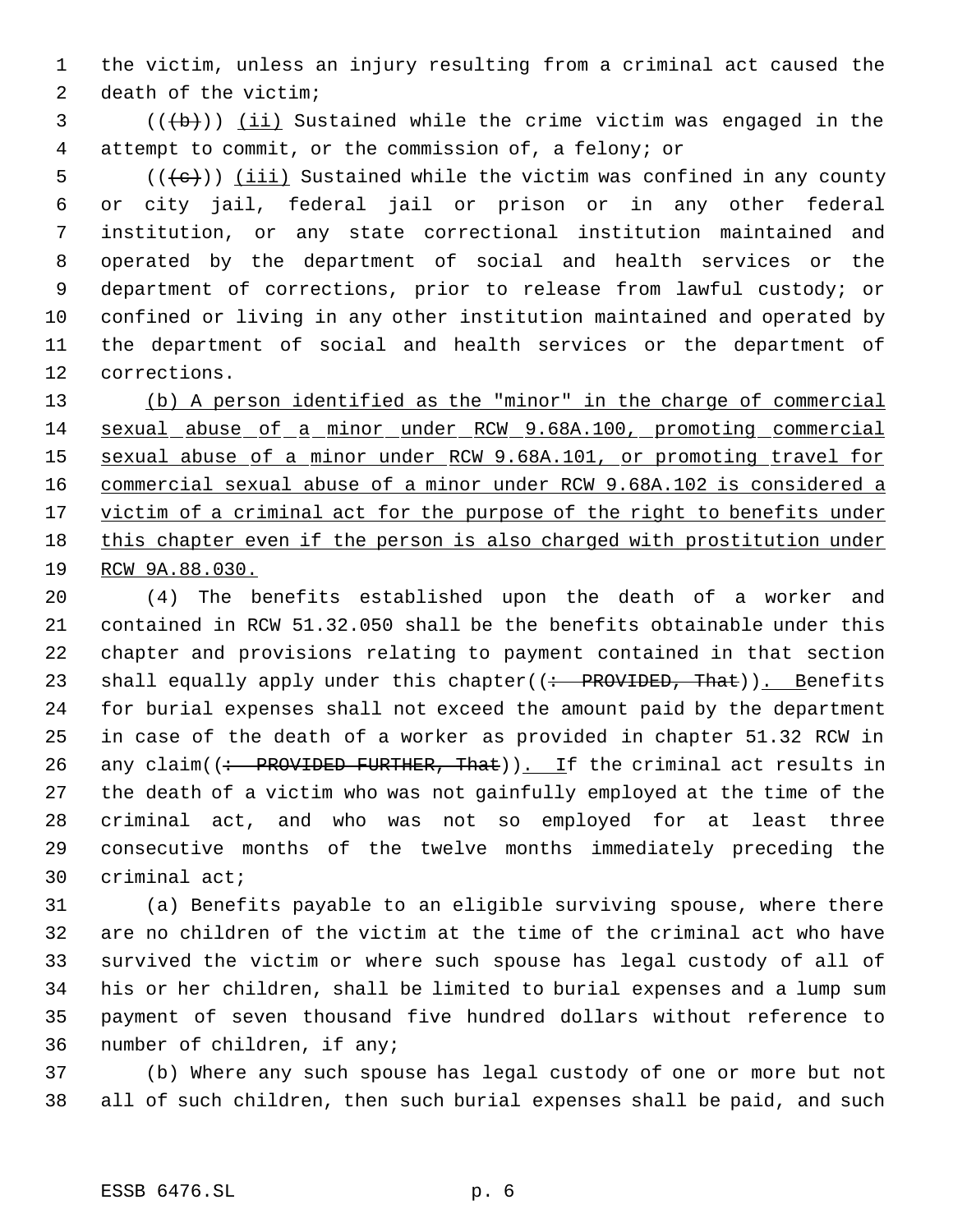spouse shall receive a lump sum payment of three thousand seven hundred fifty dollars and any such child or children not in the legal custody of such spouse shall receive a lump sum of three thousand seven hundred fifty dollars to be divided equally among such child or children;

 (c) If any such spouse does not have legal custody of any of the children, the burial expenses shall be paid and the spouse shall receive a lump sum payment of up to three thousand seven hundred fifty dollars and any such child or children not in the legal custody of the spouse shall receive a lump sum payment of up to three thousand seven hundred fifty dollars to be divided equally among the child or children;

 (d) If no such spouse survives, then such burial expenses shall be paid, and each surviving child of the victim at the time of the criminal act shall receive a lump sum payment of three thousand seven hundred fifty dollars up to a total of two such children and where there are more than two such children the sum of seven thousand five hundred dollars shall be divided equally among such children.

 No other benefits may be paid or payable under these circumstances. (5) The benefits established in RCW 51.32.060 for permanent total disability proximately caused by the criminal act shall be the benefits obtainable under this chapter, and provisions relating to payment contained in that section apply under this chapter: PROVIDED, That if a victim becomes permanently and totally disabled as a proximate result of the criminal act and was not gainfully employed at the time of the criminal act, the victim shall receive monthly during the period of the disability the following percentages, where applicable, of the average monthly wage determined as of the date of the criminal act pursuant to RCW 51.08.018:

 (a) If married at the time of the criminal act, twenty-nine percent of the average monthly wage.

 (b) If married with one child at the time of the criminal act, thirty-four percent of the average monthly wage.

 (c) If married with two children at the time of the criminal act, thirty-eight percent of the average monthly wage.

 (d) If married with three children at the time of the criminal act, forty-one percent of the average monthly wage.

 (e) If married with four children at the time of the criminal act, forty-four percent of the average monthly wage.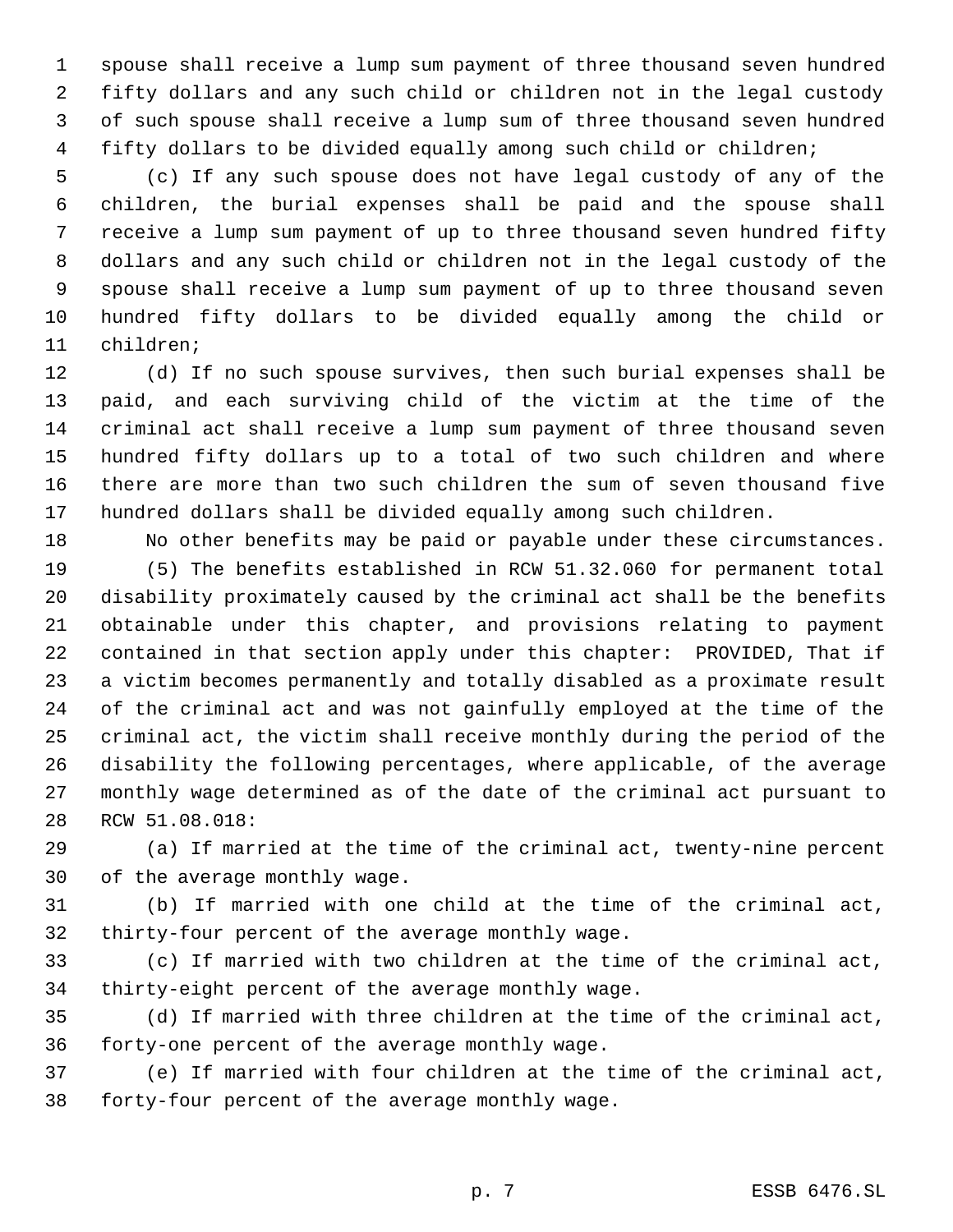(f) If married with five or more children at the time of the criminal act, forty-seven percent of the average monthly wage.

 (g) If unmarried at the time of the criminal act, twenty-five percent of the average monthly wage.

 (h) If unmarried with one child at the time of the criminal act, thirty percent of the average monthly wage.

 (i) If unmarried with two children at the time of the criminal act, thirty-four percent of the average monthly wage.

 (j) If unmarried with three children at the time of the criminal act, thirty-seven percent of the average monthly wage.

 (k) If unmarried with four children at the time of the criminal 12 act, forty percent of the average monthly wage.

 (l) If unmarried with five or more children at the time of the criminal act, forty-three percent of the average monthly wage.

 (6) The benefits established in RCW 51.32.080 for permanent partial disability shall be the benefits obtainable under this chapter, and provisions relating to payment contained in that section equally apply under this chapter.

 (7) The benefits established in RCW 51.32.090 for temporary total disability shall be the benefits obtainable under this chapter, and provisions relating to payment contained in that section apply under 22 this chapter( $\left(\div\right)$  PROVIDED, That)). No person is eligible for temporary total disability benefits under this chapter if such person was not gainfully employed at the time of the criminal act, and was not so employed for at least three consecutive months of the twelve months immediately preceding the criminal act.

 (8) The benefits established in RCW 51.32.095 for continuation of benefits during vocational rehabilitation shall be benefits obtainable under this chapter, and provisions relating to payment contained in 30 that section apply under this chapter( $($  : PROVIDED, That)). Benefits shall not exceed five thousand dollars for any single injury.

 (9) The provisions for lump sum payment of benefits upon death or permanent total disability as contained in RCW 51.32.130 apply under this chapter.

 (10) The provisions relating to payment of benefits to, for or on behalf of workers contained in RCW 51.32.040, 51.32.055, 51.32.100, 51.32.110, 51.32.120, 51.32.135, 51.32.140, 51.32.150, 51.32.160, and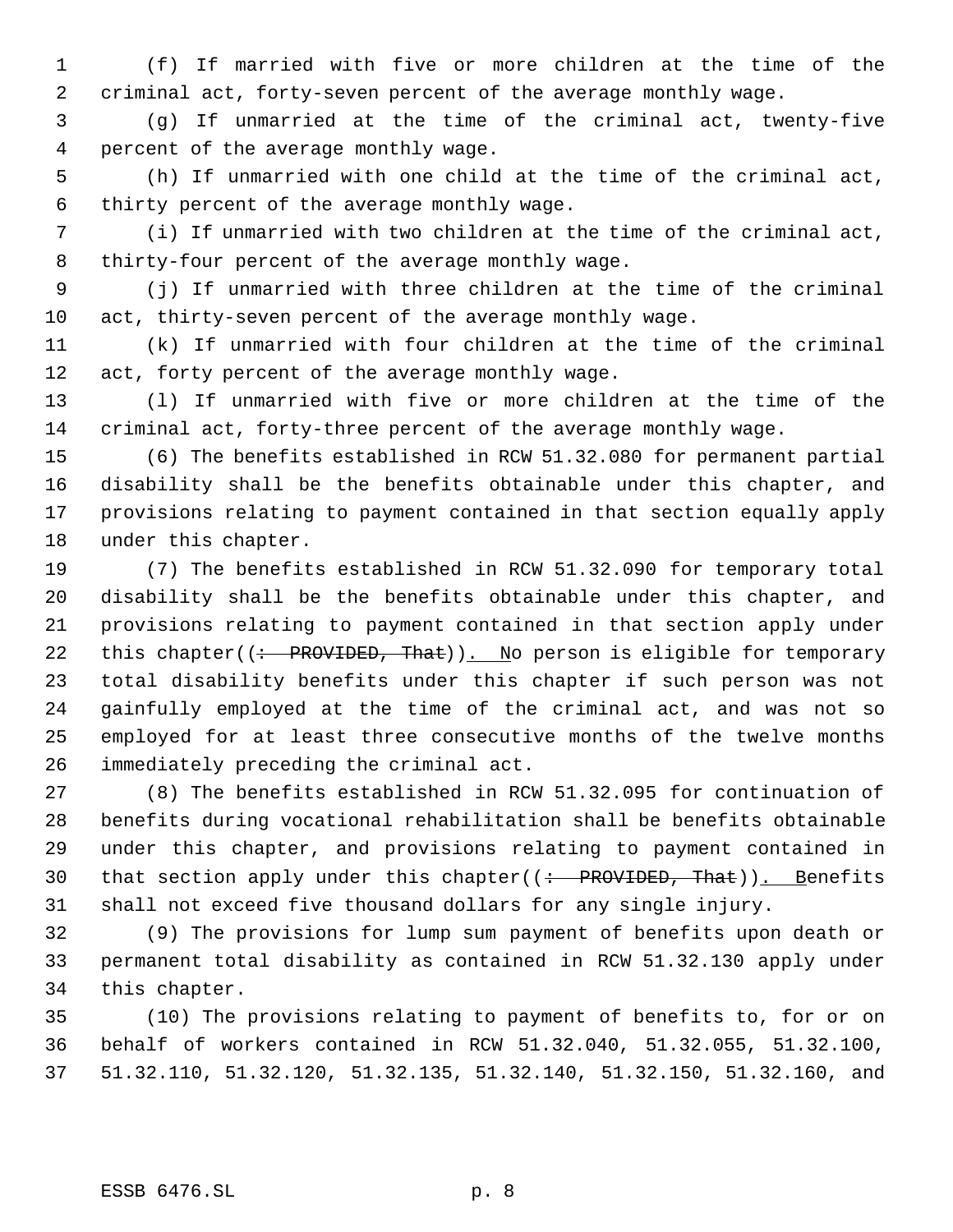51.32.210 are applicable to payment of benefits to, for or on behalf of victims under this chapter.

 (11) No person or spouse, child, or dependent of such person is entitled to benefits under this chapter where the person making a claim for such benefits has refused to give reasonable cooperation to state or local law enforcement agencies in their efforts to apprehend and convict the perpetrator(s) of the criminal act which gave rise to the claim.

 (12) In addition to other benefits provided under this chapter, victims of sexual assault are entitled to receive appropriate counseling. Fees for such counseling shall be determined by the department in accordance with RCW 51.04.030, subject to the limitations of RCW 7.68.080. Counseling services may include, if determined appropriate by the department, counseling of members of the victim's immediate family, other than the perpetrator of the assault.

 (13) Except for medical benefits authorized under RCW 7.68.080, no more than thirty thousand dollars shall be granted as a result of a single injury or death, except that benefits granted as the result of total permanent disability or death shall not exceed forty thousand dollars.

 (14) Notwithstanding other provisions of this chapter and Title 51 RCW, benefits payable for total temporary disability under subsection (7) of this section, shall be limited to fifteen thousand dollars.

 (15) Any person who is responsible for the victim's injuries, or who would otherwise be unjustly enriched as a result of the victim's injuries, shall not be a beneficiary under this chapter.

 (16) Crime victims' compensation is not available to pay for services covered under chapter 74.09 RCW or Title XIX of the federal social security act, except to the extent that the costs for such services exceed service limits established by the department of social and health services or, during the 1993-95 fiscal biennium, to the extent necessary to provide matching funds for federal medicaid reimbursement.

 (17) In addition to other benefits provided under this chapter, immediate family members of a homicide victim may receive appropriate counseling to assist in dealing with the immediate, near-term consequences of the related effects of the homicide. Fees for counseling shall be determined by the department in accordance with RCW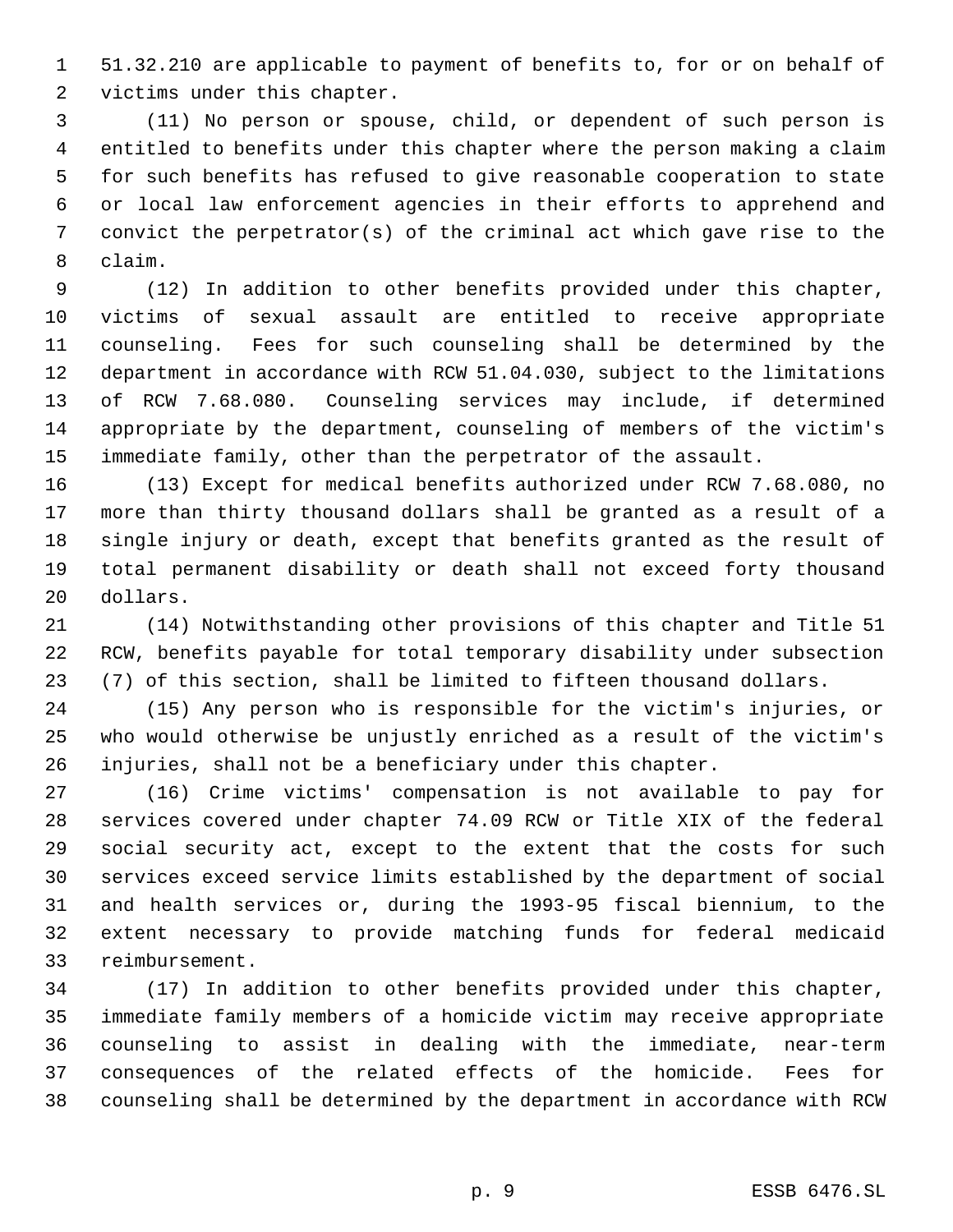51.04.030, subject to the limitations of RCW 7.68.080. Payment of counseling benefits under this section may not be provided to the perpetrator of the homicide. The benefits under this subsection may be provided only with respect to homicides committed on or after July 1, 1992.

 (18) A dependent mother, father, stepmother, or stepfather, as defined in RCW 51.08.050, who is a survivor of her or his child's homicide, who has been requested by a law enforcement agency or a prosecutor to assist in the judicial proceedings related to the death of the victim, and who is not domiciled in Washington state at the time of the request, may receive a lump-sum payment upon arrival in this state. Total benefits under this subsection may not exceed seven thousand five hundred dollars. If more than one dependent parent is eligible for this benefit, the lump-sum payment of seven thousand five hundred dollars shall be divided equally among the dependent parents.

 (19) A victim whose crime occurred in another state who qualifies for benefits under RCW 7.68.060(4) may receive appropriate mental health counseling to address distress arising from participation in the civil commitment proceedings. Fees for counseling shall be determined by the department in accordance with RCW 51.04.030, subject to the limitations of RCW 7.68.080.

 **Sec. 7.** RCW 13.40.070 and 2009 c 252 s 3 are each amended to read as follows:

 (1) Complaints referred to the juvenile court alleging the commission of an offense shall be referred directly to the prosecutor. The prosecutor, upon receipt of a complaint, shall screen the complaint to determine whether:

 (a) The alleged facts bring the case within the jurisdiction of the court; and

 (b) On a basis of available evidence there is probable cause to believe that the juvenile did commit the offense.

 (2) If the identical alleged acts constitute an offense under both the law of this state and an ordinance of any city or county of this state, state law shall govern the prosecutor's screening and charging decision for both filed and diverted cases.

 (3) If the requirements of subsections (1)(a) and (b) of this section are met, the prosecutor shall either file an information in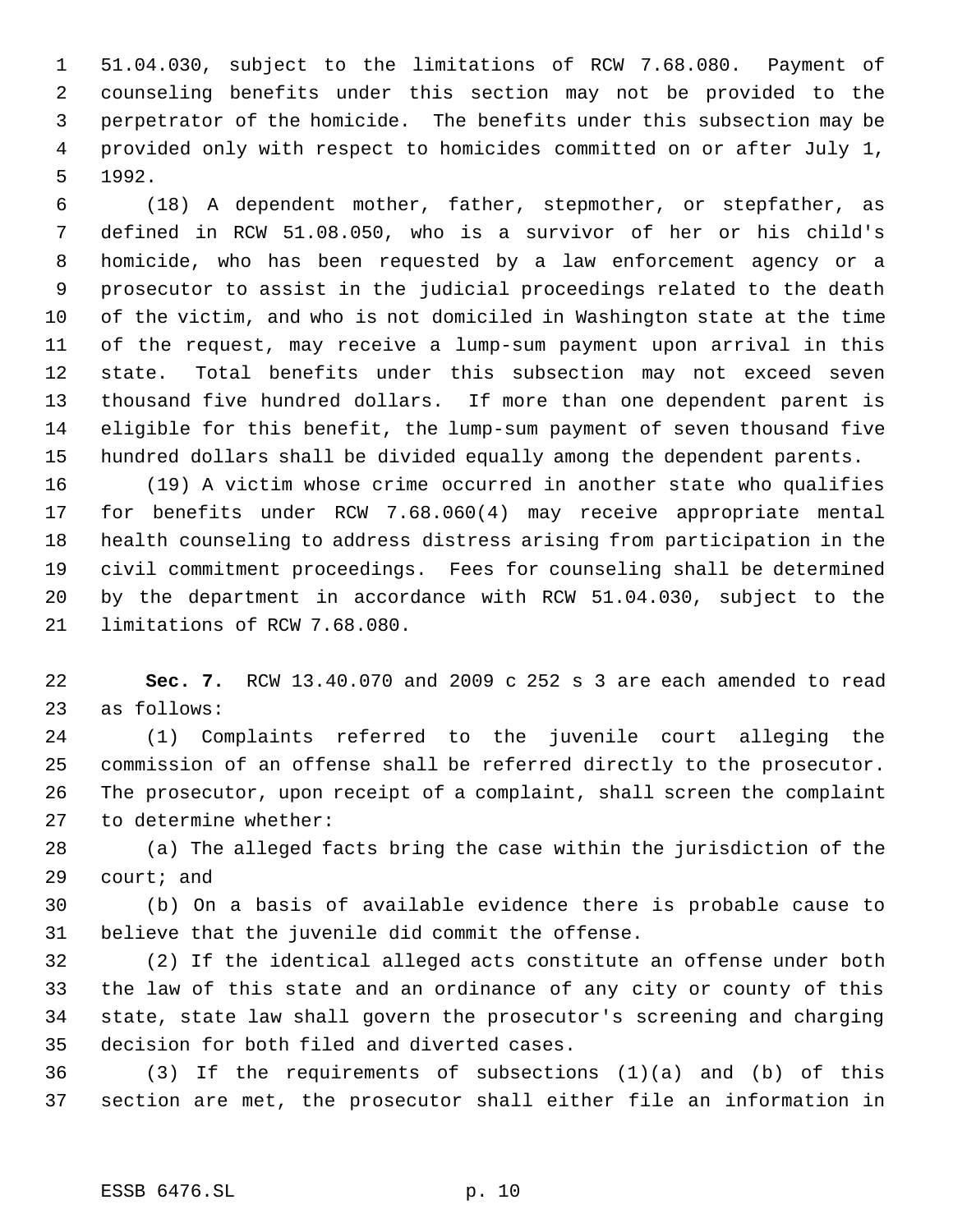juvenile court or divert the case, as set forth in subsections (5), 2 (6), and  $((+7))$   $(8)$  of this section. If the prosecutor finds that the requirements of subsection (1)(a) and (b) of this section are not met, the prosecutor shall maintain a record, for one year, of such decision and the reasons therefor. In lieu of filing an information or diverting an offense a prosecutor may file a motion to modify community supervision where such offense constitutes a violation of community supervision.

 (4) An information shall be a plain, concise, and definite written statement of the essential facts constituting the offense charged. It shall be signed by the prosecuting attorney and conform to chapter 10.37 RCW.

 (5) Except as provided in RCW 13.40.213 and subsection (7) of this section, where a case is legally sufficient, the prosecutor shall file an information with the juvenile court if:

 (a) An alleged offender is accused of a class A felony, a class B felony, an attempt to commit a class B felony, a class C felony listed in RCW 9.94A.411(2) as a crime against persons or listed in RCW 9A.46.060 as a crime of harassment, or a class C felony that is a violation of RCW 9.41.080 or 9.41.040(2)(a)(iii); or

 (b) An alleged offender is accused of a felony and has a criminal history of any felony, or at least two gross misdemeanors, or at least two misdemeanors; or

 (c) An alleged offender has previously been committed to the department; or

 (d) An alleged offender has been referred by a diversion unit for prosecution or desires prosecution instead of diversion; or

 (e) An alleged offender has two or more diversion agreements on the alleged offender's criminal history; or

 (f) A special allegation has been filed that the offender or an accomplice was armed with a firearm when the offense was committed.

 (6) Where a case is legally sufficient the prosecutor shall divert the case if the alleged offense is a misdemeanor or gross misdemeanor or violation and the alleged offense is the offender's first offense or violation. If the alleged offender is charged with a related offense 36 that must or may be filed under subsections (5) and  $((+7))$  (8) of this section, a case under this subsection may also be filed.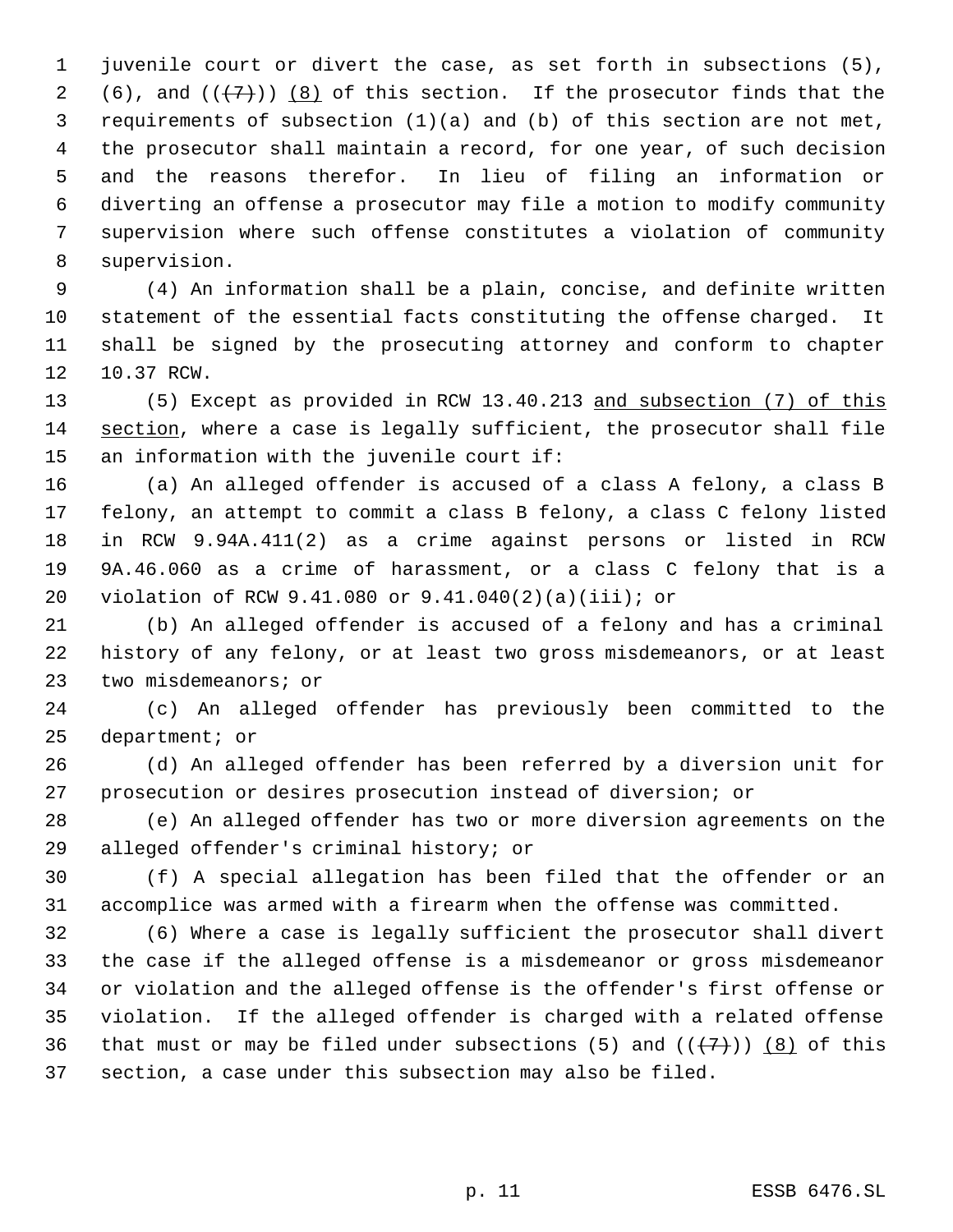1 (7) Where a case is legally sufficient to charge an alleged 2 offender with either prostitution or prostitution loitering and the alleged offense is the offender's first prostitution or prostitution 4 loitering offense, the prosecutor shall divert the case.

 (8) Where a case is legally sufficient and falls into neither subsection (5) nor (6) of this section, it may be filed or diverted. In deciding whether to file or divert an offense under this section the prosecutor shall be guided only by the length, seriousness, and recency of the alleged offender's criminal history and the circumstances surrounding the commission of the alleged offense.

 $((\{8\}) \ (9)$  Whenever a juvenile is placed in custody or, where not placed in custody, referred to a diversion interview, the parent or legal guardian of the juvenile shall be notified as soon as possible concerning the allegation made against the juvenile and the current status of the juvenile. Where a case involves victims of crimes against persons or victims whose property has not been recovered at the time a juvenile is referred to a diversion unit, the victim shall be notified of the referral and informed how to contact the unit.

 $((+9))$  (10) The responsibilities of the prosecutor under 20 subsections (1) through  $((+8)^n)$  (9) of this section may be performed by a juvenile court probation counselor for any complaint referred to the court alleging the commission of an offense which would not be a felony if committed by an adult, if the prosecutor has given sufficient written notice to the juvenile court that the prosecutor will not review such complaints.

 $((+10))$   $(11)$  The prosecutor, juvenile court probation counselor, or diversion unit may, in exercising their authority under this section or RCW 13.40.080, refer juveniles to mediation or victim offender reconciliation programs. Such mediation or victim offender reconciliation programs shall be voluntary for victims.

 **Sec. 8.** RCW 13.40.213 and 2009 c 252 s 2 are each amended to read as follows:

 (1) When a juvenile is alleged to have committed the offenses of prostitution or prostitution loitering, and the allegation, if proved, would not be the juvenile's first offense, a prosecutor may divert the offense if the county in which the offense is alleged to have been committed has a comprehensive program that provides: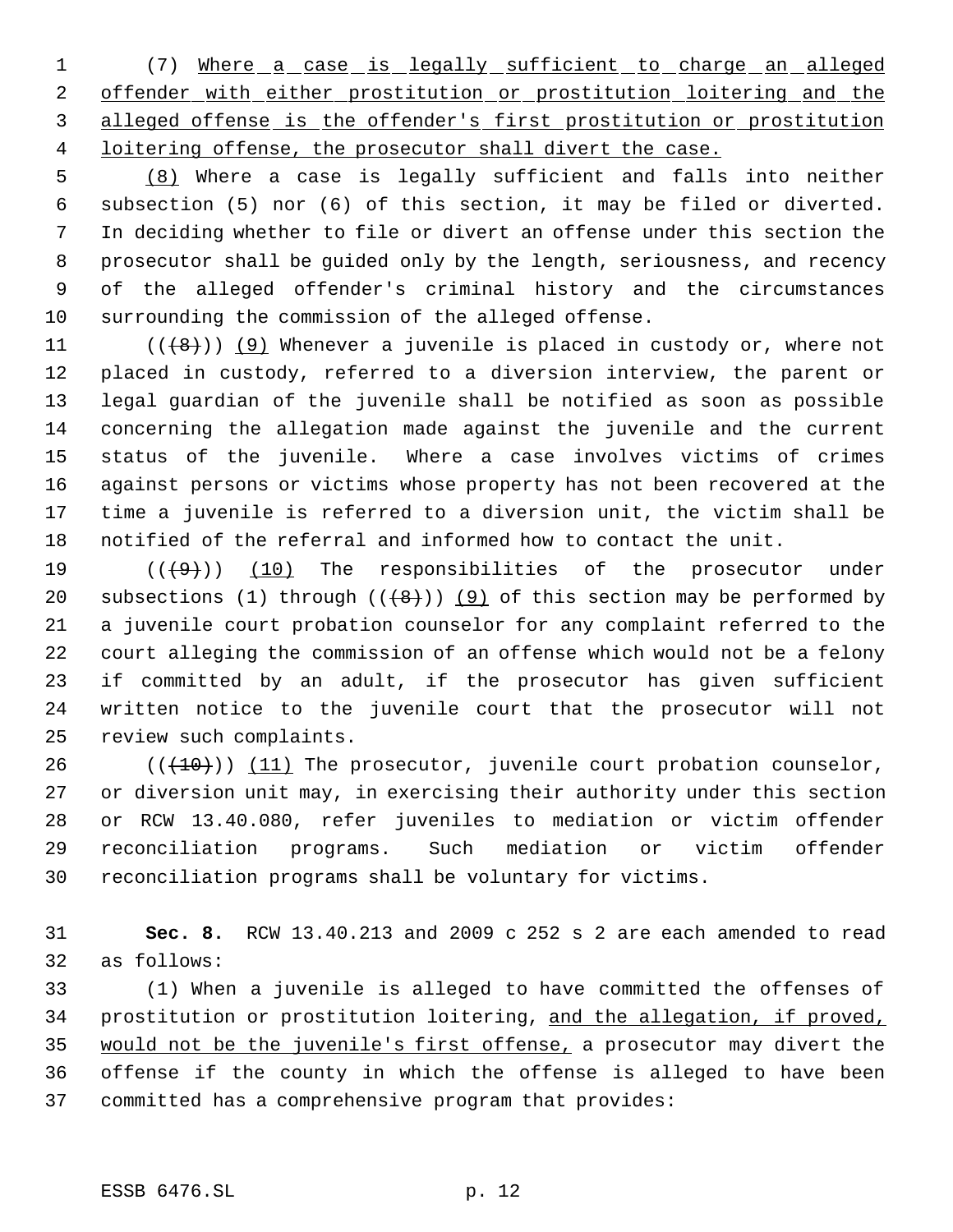- 
- (a) Safe and stable housing;

(b) Comprehensive on-site case management;

 (c) Integrated mental health and chemical dependency services, including specialized trauma recovery services;

(d) Education and employment training delivered on-site; and

(e) Referrals to off-site specialized services, as appropriate.

 (2) A prosecutor may divert a case for prostitution or prostitution loitering into the comprehensive program described in this section, notwithstanding the filing criteria set forth in RCW 13.40.070(5).

 (3) A diversion agreement under this section may extend to twelve months.

 (4)(a) The administrative office of the courts shall compile data regarding:

 (i) The number of juveniles whose cases are diverted into the comprehensive program described in this section;

 (ii) Whether the juveniles complete their diversion agreements under this section; and

 (iii) Whether juveniles whose cases have been diverted under this section have been subsequently arrested or committed subsequent offenses.

 (b) ((A)) An annual report of the data compiled shall be provided 22 to the governor and the appropriate committee of the legislature. The 23 first report is due by November 1, 2010.

 NEW SECTION. **Sec. 9.** A new section is added to chapter 13.40 RCW to read as follows:

 In any proceeding under this chapter related to an arrest for prostitution or prostitution loitering, there is a presumption that the alleged offender meets the criteria for a certification as a victim of a severe form of trafficking in persons as defined in section 7105 of Title 22 of the United States code, and that the alleged offender is also a victim of commercial sex abuse of a minor.

 NEW SECTION. **Sec. 10.** A new section is added to chapter 74.15 RCW to read as follows:

 The department shall require that to be licensed or continue to be licensed as a secure or semi-secure crisis residential center or HOPE center that the center has on staff, or otherwise has access to, a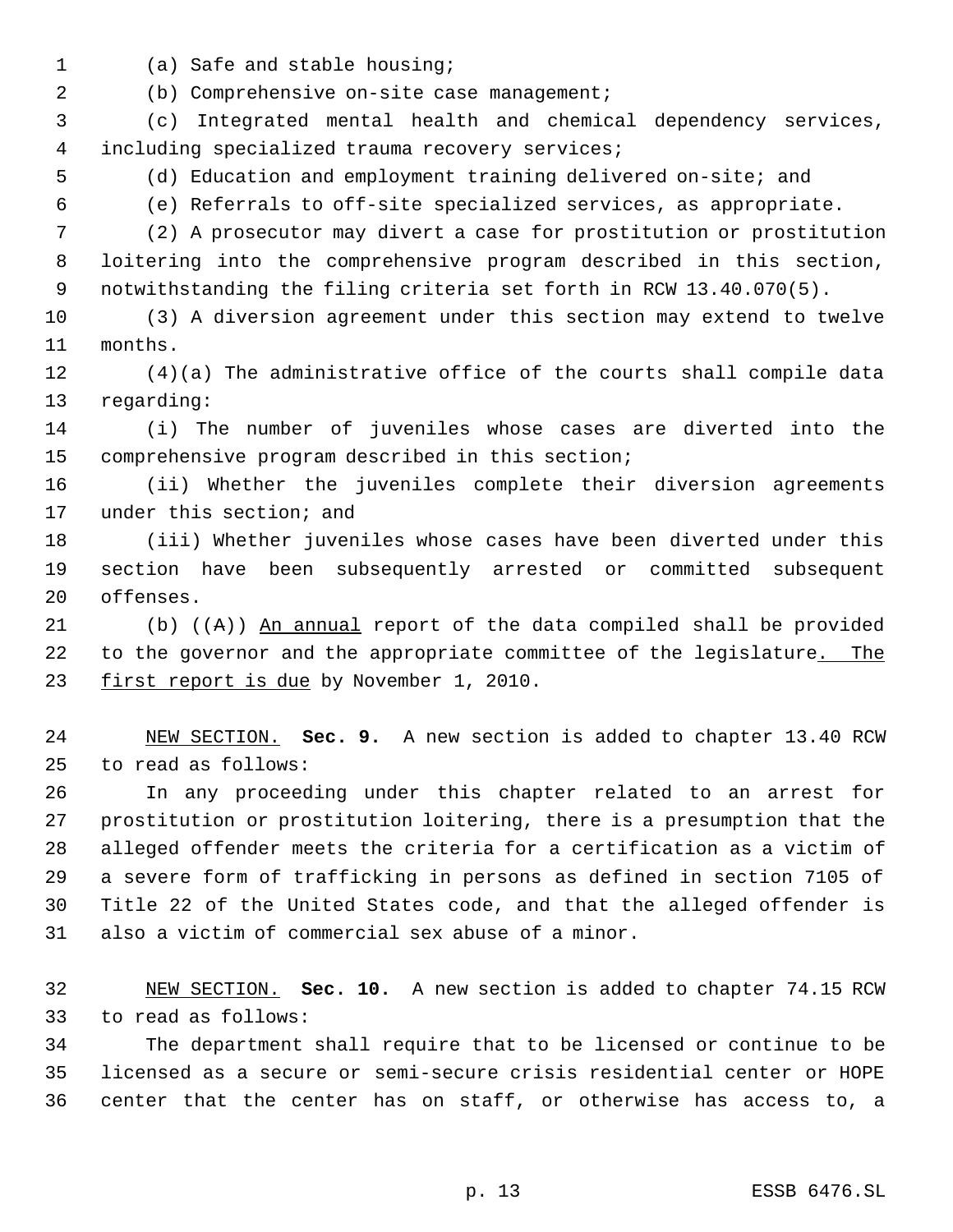person who has been trained to work with the needs of sexually exploited children. For purposes of this section, "sexually exploited child" means that person as defined in RCW 13.32A.030(17).

| $\overline{4}$ | Sec. 11.    | RCW 9.94A.515 and 2008 c 108 s 23 and 2008 c 38 s 1 are |
|----------------|-------------|---------------------------------------------------------|
| 5              |             | each reenacted and amended to read as follows:          |
| 6              |             |                                                         |
| 7              |             | TABLE 2                                                 |
| 8              |             | CRIMES INCLUDED WITHIN                                  |
| 9              |             | EACH SERIOUSNESS LEVEL                                  |
| 10             | XVI         | Aggravated Murder 1 (RCW                                |
| 11             |             | 10.95.020                                               |
| 12             | XV          | Homicide by abuse (RCW 9A.32.055)                       |
| 13             |             | Malicious explosion 1 (RCW                              |
| 14             |             | 70.74.280(1)                                            |
| 15             |             | Murder 1 (RCW 9A.32.030)                                |
| 16             | <b>XIV</b>  | Murder 2 (RCW 9A.32.050)                                |
| 17             |             | Trafficking 1 (RCW 9A.40.100(1))                        |
| 18             | <b>XIII</b> | Malicious explosion 2 (RCW                              |
| 19             |             | 70.74.280(2)                                            |
| 20             |             | Malicious placement of an explosive 1                   |
| 21             |             | (RCW 70.74.270(1))                                      |
| 22             | XІІ         | Assault 1 (RCW 9A.36.011)                               |
| 23             |             | Assault of a Child 1 (RCW 9A.36.120)                    |
| 24             |             | Malicious placement of an imitation                     |
| 25             |             | device 1 (RCW 70.74.272(1)(a))                          |
| 26             |             | <b>Promoting Commercial Sexual Abuse</b>                |
| 27             |             | of a Minor (RCW 9.68A.101)                              |
| 28             |             | Rape 1 (RCW 9A.44.040)                                  |
| 29             |             | Rape of a Child 1 (RCW 9A.44.073)                       |
| 30             |             | Trafficking 2 (RCW 9A.40.100(2))                        |
| 31             | XI          | Manslaughter 1 (RCW 9A.32.060)                          |
| 32             |             | Rape 2 (RCW 9A.44.050)                                  |
| 33             |             | Rape of a Child 2 (RCW 9A.44.076)                       |
| 34             | X           | Child Molestation 1 (RCW 9A.44.083)                     |
| 35             |             | Criminal Mistreatment 1 (RCW                            |
| 36             |             | 9A.42.020)                                              |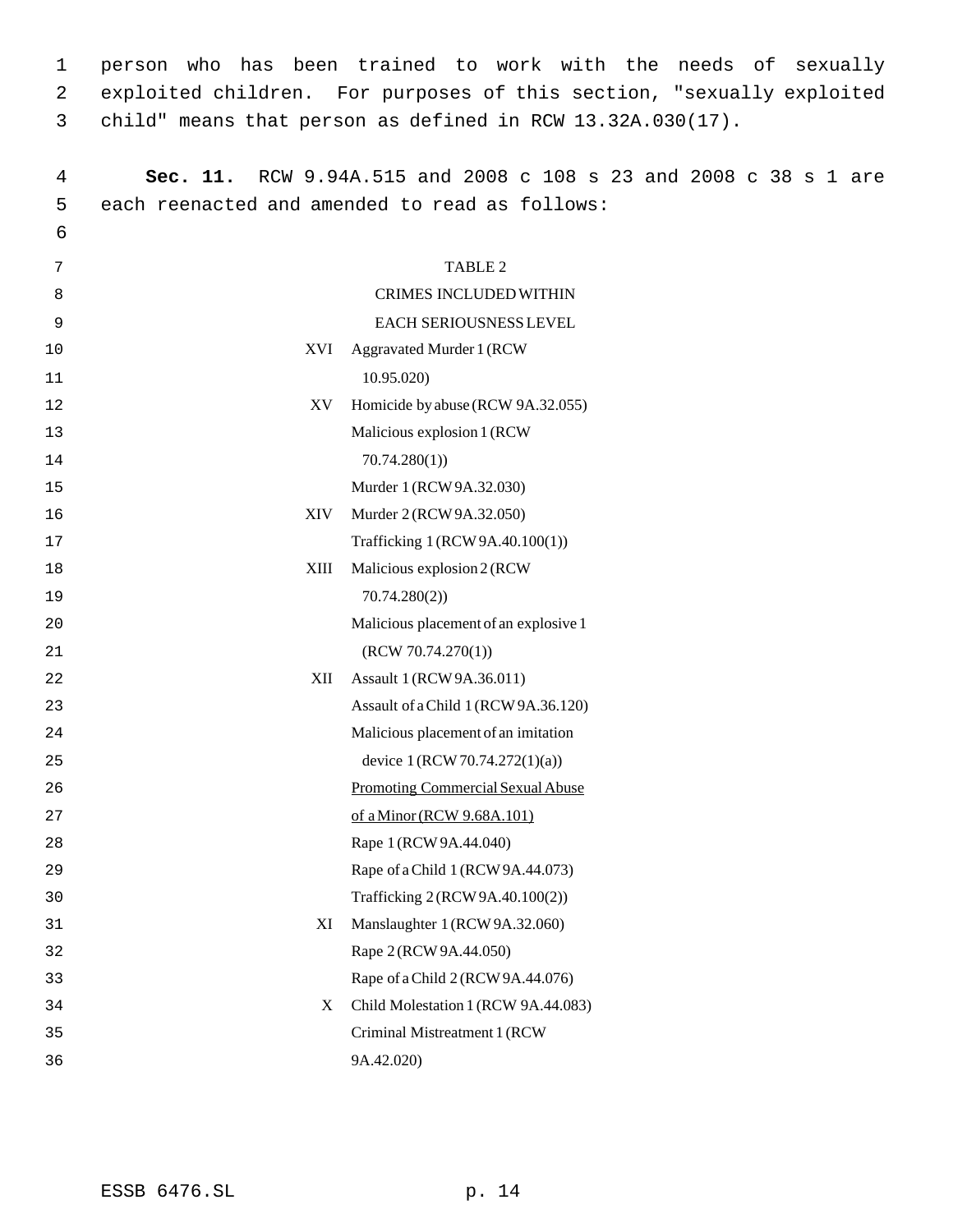| $\mathbf{1}$   | Indecent Liberties (with forcible                  |
|----------------|----------------------------------------------------|
| $\overline{2}$ | compulsion) (RCW                                   |
| 3              | 9A.44.100(1)(a)                                    |
| 4              | Kidnapping 1 (RCW 9A.40.020)                       |
| 5              | Leading Organized Crime (RCW                       |
| 6              | 9A.82.060(1)(a)                                    |
| 7              | Malicious explosion 3 (RCW                         |
| 8              | 70.74.280(3)                                       |
| 9              | Sexually Violent Predator Escape                   |
| 10             | (RCW 9A.76.115)                                    |
| 11             | Abandonment of Dependent Person 1<br>IX            |
| 12             | (RCW 9A.42.060)                                    |
| 13             | Assault of a Child 2 (RCW 9A.36.130)               |
| 14             | Explosive devices prohibited (RCW                  |
| 15             | 70.74.180)                                         |
| 16             | Hit and Run--Death (RCW                            |
| 17             | 46.52.020(4)(a)                                    |
| 18             | Homicide by Watercraft, by being                   |
| 19             | underhenfluencofntoxicating liquoonnylrugRCW       |
| 20             | 79A.60.050)                                        |
| 21             |                                                    |
| 22             | Inciting Criminal Profiteering (RCW                |
| 23             | 9A.82.060(1)(b)                                    |
| 24             | Malicious placement of an explosive 2              |
| 25             | (RCW 70.74.270(2))                                 |
| 26             | Robbery 1 (RCW 9A.56.200)                          |
| 27             | Sexual Exploitation (RCW 9.68A.040)                |
| 28             | Vehicular Homicide, by being under                 |
| 29             | thenfluencefntoxicatingiquor onnylrugRCW46.61.520) |
| 30             |                                                    |
| 31             | <b>VIII</b><br>Arson 1 (RCW 9A.48.020)             |
| 32             | Commercial Sexual Abuse of a Minor                 |
| 33             | (RCW 9.68A.100)                                    |
| 34             | Homicide by Watercraft, by the                     |
| 35             | operation of any vessel in a                       |
| 36             | reckless manner (RCW                               |
| 37             | 79A.60.050)                                        |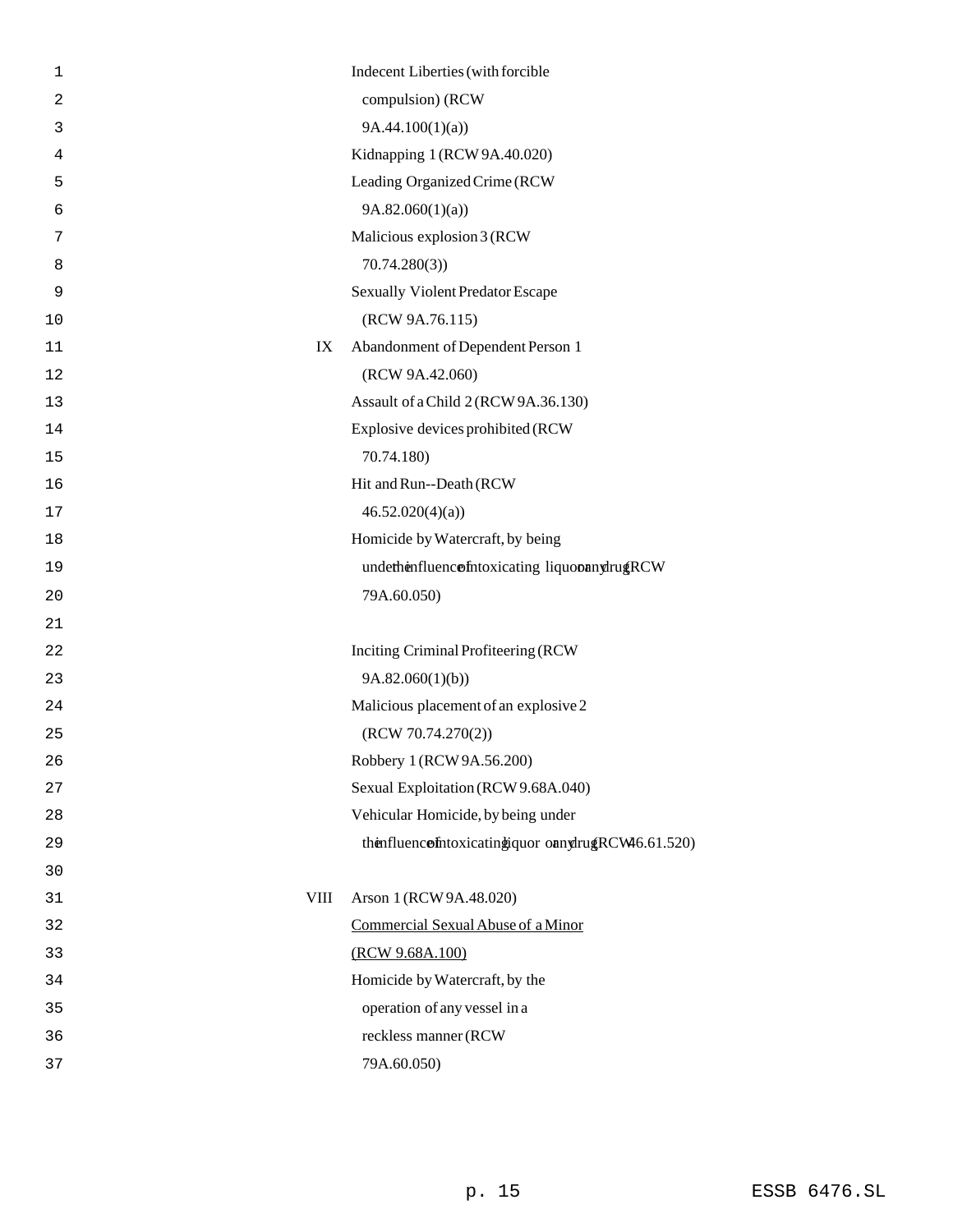| $\mathbf 1$ | Manslaughter 2 (RCW 9A.32.070)                         |
|-------------|--------------------------------------------------------|
| 2           | ((Promoting CommerciaSexuaAbuseMino(RCW0.68A.101)))    |
| 3           |                                                        |
| 4           | Promoting Prostitution 1 (RCW                          |
| 5           | 9A.88.070)                                             |
| 6           | Theft of Ammonia (RCW 69.55.010)                       |
| 7           | Vehicular Homicide, by the operation                   |
| 8           | ofinyehiclearecklessmanner(RCW46.61.520)               |
| 9           |                                                        |
| VII<br>10   | Burglary 1 (RCW 9A.52.020)                             |
| 11          | Child Molestation 2 (RCW 9A.44.086)                    |
| 12          | Civil Disorder Training (RCW                           |
| 13          | 9A.48.120)                                             |
| 14          | DealingtdepictionsfninoengagedsexuallyxplicitonductRCW |
| 15          | 9.68A.050)                                             |
| 16          |                                                        |
| 17          | Drive-by Shooting (RCW 9A.36.045)                      |
| 18          | Homicide by Watercraft, by disregard                   |
| 19          | for the safety of others (RCW                          |
| 20          | 79A.60.050)                                            |
| 21          | Indecent Liberties (without forcible                   |
| 22          | compulsion) (RCW 9A.44.100(1)                          |
| 23          | $(b)$ and $(c)$ )                                      |
| 24          | Introducing Contraband 1 (RCW                          |
| 25          | 9A.76.140)                                             |
| 26          | Malicious placement of an explosive 3                  |
| 27          | (RCW 70.74.270(3))                                     |
| 28          | Negligentl Causin Deat By Use SignaPreemptionDeviceRCW |
| 29          | 46.37.675)                                             |
| 30          |                                                        |
| 31          | Sending, bringing into state depictions                |
| 32          | of minor engaged in sexually                           |
| 33          | explicit conduct (RCW 9.68A.060)                       |
| 34          | Unlawful Possession of a Firearm in                    |
| 35          | the first degree (RCW $9.41.040(1)$ )                  |
| 36          | Use of a Machine Gun in Commission                     |
| 37          | of a Felony (RCW 9.41.225)                             |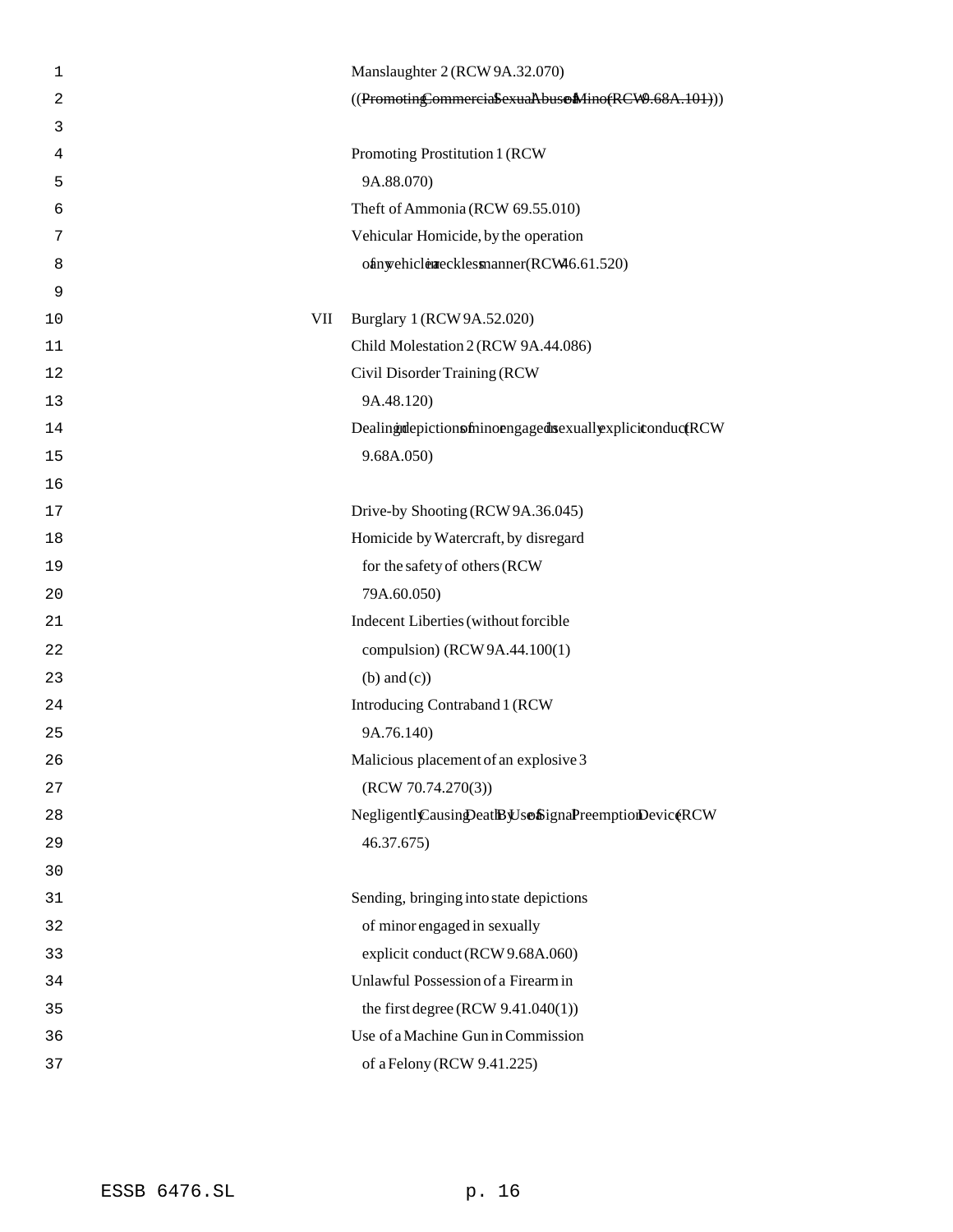| 1              |    | Vehicular Homicide, by disregard for |
|----------------|----|--------------------------------------|
| $\overline{2}$ |    | the safety of others (RCW            |
| 3              |    | 46.61.520)                           |
| $\overline{4}$ | VI | Bail Jumping with Murder 1 (RCW      |
| 5              |    | 9A.76.170(3)(a)                      |
| 6              |    | Bribery (RCW 9A.68.010)              |
| 7              |    | Incest $1 (RCW 9A.64.020(1))$        |
| 8              |    | Intimidating a Judge (RCW 9A.72.160) |
| 9              |    | Intimidating a Juror/Witness (RCW    |
| 10             |    | 9A.72.110, 9A.72.130)                |
| 11             |    | Malicious placement of an imitation  |
| 12             |    | device 2 (RCW 70.74.272(1)(b))       |
| 13             |    | Possession of Depictions of a Minor  |
| 14             |    | <b>Engaged in Sexually Explicit</b>  |
| 15             |    | Conduct (RCW 9.68A.070)              |
| 16             |    | Rape of a Child 3 (RCW 9A.44.079)    |
| 17             |    | Theft of a Firearm (RCW 9A.56.300)   |
| 18             |    | Unlawful Storage of Ammonia (RCW     |
| 19             |    | 69.55.020)                           |
| 20             | V  | Abandonment of Dependent Person 2    |
| 21             |    | (RCW 9A.42.070)                      |
| 22             |    | Advancing money or property for      |
| 23             |    | extortionate extension of credit     |
| 24             |    | (RCW 9A.82.030)                      |
| 25             |    | Bail Jumping with class A Felony     |
| 26             |    | (RCW 9A.76.170(3)(b))                |
| 27             |    | Child Molestation 3 (RCW 9A.44.089)  |
| 28             |    | Criminal Mistreatment 2 (RCW         |
| 29             |    | 9A.42.030)                           |
| 30             |    | Custodial Sexual Misconduct 1 (RCW   |
| 31             |    | 9A.44.160)                           |
| 32             |    | Domestic Violence Court Order        |
| 33             |    | Violation (RCW 10.99.040,            |
| 34             |    | 10.99.050, 26.09.300, 26.10.220,     |
| 35             |    | 26.26.138, 26.50.110, 26.52.070,     |
| 36             |    | or 74.34.145)                        |
|                |    |                                      |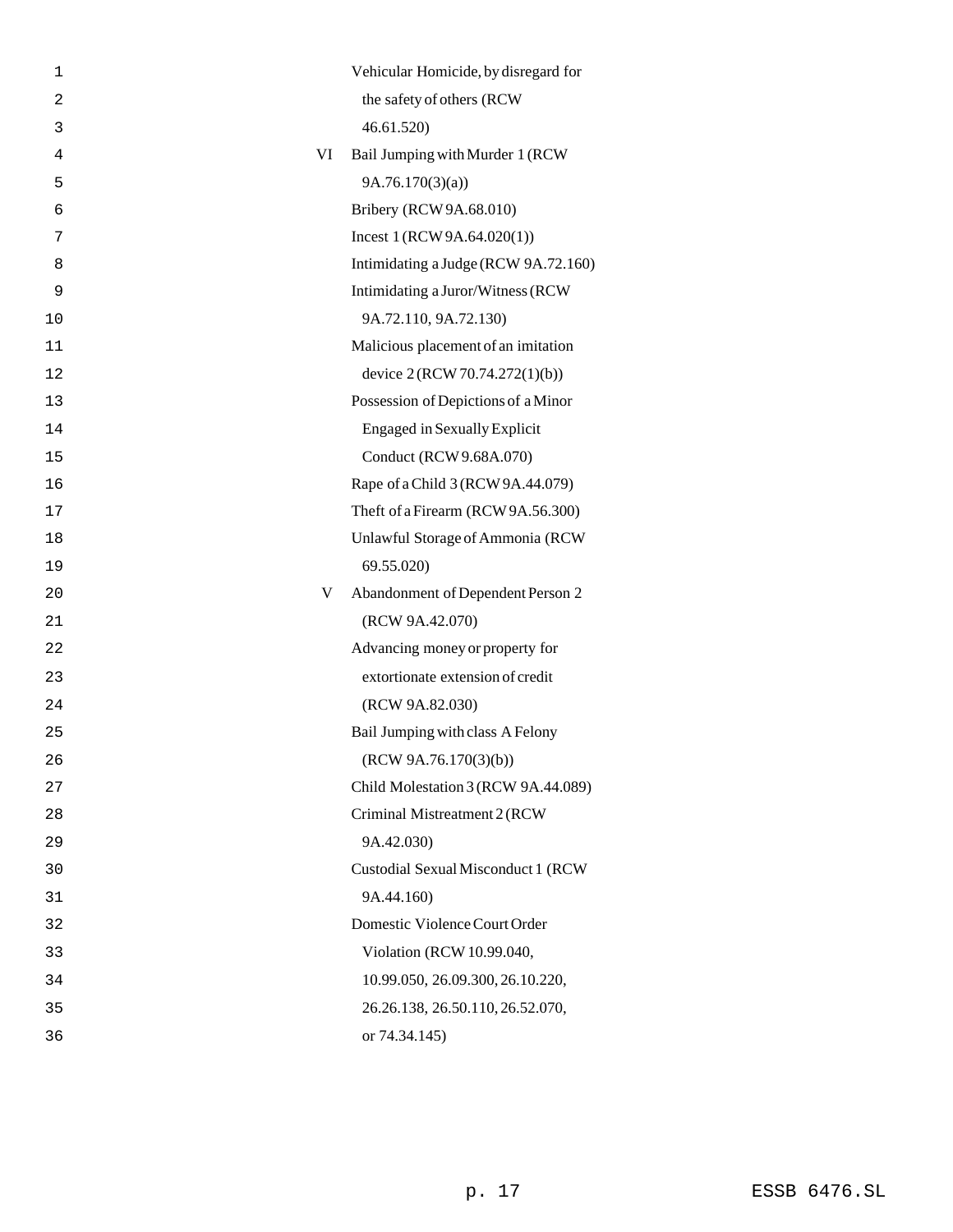| 1              |    | Driving While Under the Influence          |
|----------------|----|--------------------------------------------|
| $\overline{2}$ |    | (RCW 46.61.502(6))                         |
| 3              |    | Extortion 1 (RCW 9A.56.120)                |
| 4              |    | Extortionat Extension Credit (RCWA.82.020) |
| 5              |    |                                            |
| 6              |    | <b>Extortionate Means to Collect</b>       |
| 7              |    | Extensions of Credit (RCW                  |
| 8              |    | 9A.82.040)                                 |
| 9              |    | Incest $2 (RCW 9A.64.020(2))$              |
| 10             |    | Kidnapping 2 (RCW 9A.40.030)               |
| 11             |    | Perjury 1 (RCW 9A.72.020)                  |
| 12             |    | Persistent prison misbehavior (RCW         |
| 13             |    | 9.94.070)                                  |
| 14             |    | Physical Control of a Vehicle While        |
| 15             |    | Under the Influence (RCW                   |
| 16             |    | 46.61.504(6)                               |
| 17             |    | Possession of a Stolen Firearm (RCW        |
| 18             |    | 9A.56.310)                                 |
| 19             |    | Rape 3 (RCW 9A.44.060)                     |
| 20             |    | Rendering Criminal Assistance 1            |
| 21             |    | (RCW 9A.76.070)                            |
| 22             |    | Sexual Misconduct with a Minor 1           |
| 23             |    | (RCW 9A.44.093)                            |
| 24             |    | Sexually Violating Human Remains           |
| 25             |    | (RCW 9A.44.105)                            |
| 26             |    | Stalking (RCW 9A.46.110)                   |
| 27             |    | Taking Motor Vehicle Without               |
| 28             |    | Permission 1 (RCW 9A.56.070)               |
| 29             | IV | Arson 2 (RCW 9A.48.030)                    |
| 30             |    | Assault 2 (RCW 9A.36.021)                  |
| 31             |    | Assault 3 (of a Peace Officer with a       |
| 32             |    | Projectile Stun Gun) (RCW                  |
| 33             |    | 9A.36.031(1)(h)                            |
| 34             |    | Assault by Watercraft (RCW                 |
| 35             |    | 79A.60.060)                                |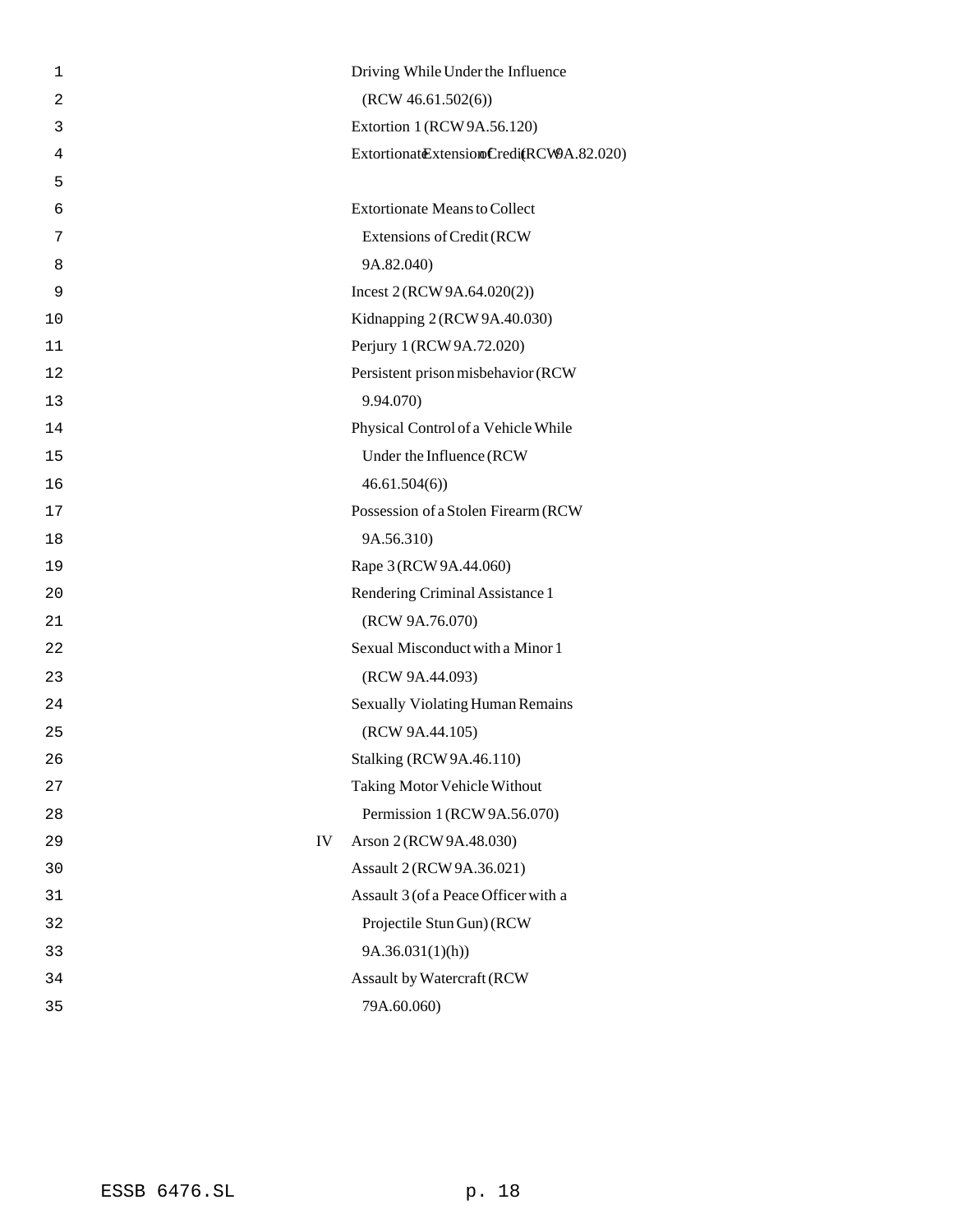| 1              | Bribing a Witness/Bribe Received by          |
|----------------|----------------------------------------------|
| $\overline{a}$ | Witness (RCW 9A.72.090,                      |
| 3              | 9A.72.100)                                   |
| 4              | Cheating 1 (RCW 9.46.1961)                   |
| 5              | Commercial Bribery (RCW 9A.68.060)           |
| 6              | Counterfeiting (RCW 9.16.035(4))             |
| 7              | Endangerment with a Controlled               |
| 8              | Substance (RCW 9A.42.100)                    |
| 9              | Escape 1 (RCW 9A.76.110)                     |
| 10             | Hit and Run--Injury (RCW                     |
| 11             | 46.52.020(4)(b)                              |
| 12             | Hit and Run with Vessel--Injury              |
| 13             | Accident (RCW 79A.60.200(3))                 |
| 14             | Identity Theft 1 (RCW 9.35.020(2))           |
| 15             | Indecent Exposure to Person Under            |
| 16             | Age Fourteen (subsequent sex                 |
| 17             | offense) (RCW 9A.88.010)                     |
| 18             | InfluencingOutcomeSportingEventRCW9A.82.070) |
| 19             |                                              |
|                |                                              |
| 20             | Malicious Harassment (RCW                    |
| 21             | 9A.36.080)                                   |
| 22             | <b>Residential Burglary (RCW</b>             |
| 23             | 9A.52.025)                                   |
| 24             | Robbery 2 (RCW 9A.56.210)                    |
| 25             | Theft of Livestock 1 (RCW 9A.56.080)         |
| 26             | Threats to Bomb (RCW 9.61.160)               |
| 27             | TraffickingiStolerProperty(RCW9A.82.050)     |
| 28             |                                              |
| 29             | Unlawful factoring of a credit card or       |
| 30             | payment card transaction (RCW                |
| 31             | 9A.56.290(4)(b)                              |
| 32             | Unlawful transaction of health               |
| 33             | coverage as a health care service            |
| 34             | contractor (RCW 48.44.016(3))                |
| 35             | Unlawful transaction of health               |
| 36             | coverage as a health maintenance             |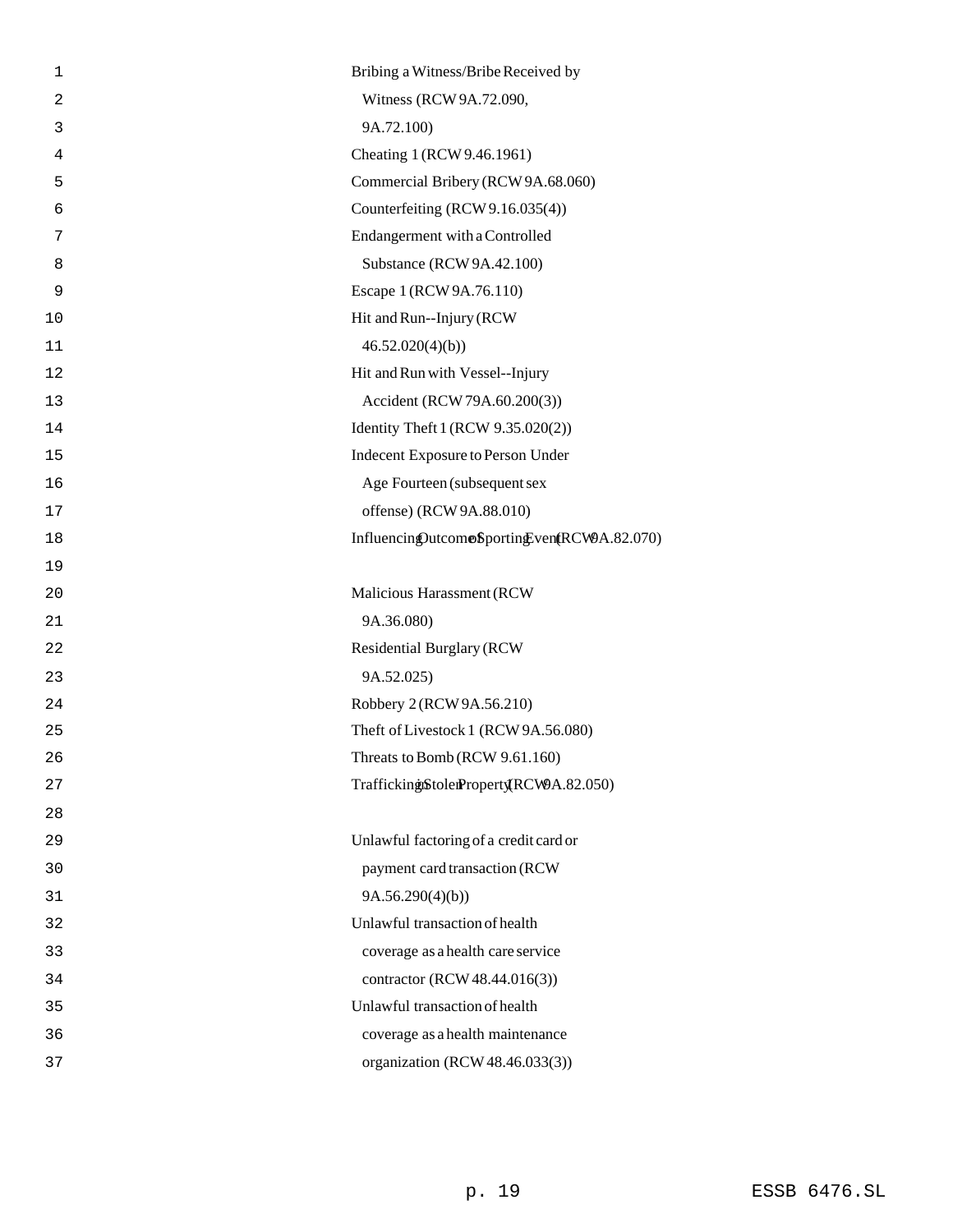| 1              | Unlawful transaction of insurance          |
|----------------|--------------------------------------------|
| $\overline{2}$ | business (RCW 48.15.023(3))                |
| 3              | Unlicensed practice as an insurance        |
| 4              | professional (RCW                          |
| 5              | $48.17.063((3))$ (2))                      |
| 6              | Use of Proceeds of Criminal                |
| 7              | Profiteering (RCW 9A.82.080(1)             |
| 8              | and $(2)$ )                                |
| 9              | Vehicular Assault, by being under the      |
| 10             | influence of intoxicating liquor or        |
| 11             | any drug, or by the operation or           |
| 12             | driving of a vehicle in a reckless         |
| 13             | manner (RCW 46.61.522)                     |
| 14             | Willful Failure to Return from             |
| 15             | Furlough (RCW 72.66.060)                   |
| 16             | III<br>Animal Cruelty 1 (Sexual Conduct or |
| 17             | Contact) (RCW 16.52.205(3))                |
| 18             | Assault 3 (Except Assault 3 of a Peace     |
| 19             | Officer With a Projectile Stun             |
| 20             | Gun) (RCW 9A.36.031 except                 |
| 21             | subsection $(1)(h)$                        |
| 22             | Assault of a Child 3 (RCW 9A.36.140)       |
| 23             | Bail Jumping with class B or C Felony      |
| 24             | (RCW 9A.76.170(3)(c))                      |
| 25             | Burglary 2 (RCW 9A.52.030)                 |
| 26             | ((CommerciaSexuaAbuseMino(RCW.68A.100)))   |
| 27             |                                            |
| 28             | Communication with a Minor for             |
| 29             | <b>Immoral Purposes (RCW)</b>              |
| 30             | 9.68A.090)                                 |
| 31             | Criminal Gang Intimidation (RCW            |
| 32             | 9A.46.120)                                 |
| 33             | Custodial Assault (RCW 9A.36.100)          |
| 34             | Cyberstalking (subsequent conviction       |
| 35             | or threat of death) (RCW                   |
| 36             | 9.61.260(3)                                |
| 37             | Escape 2 (RCW 9A.76.120)                   |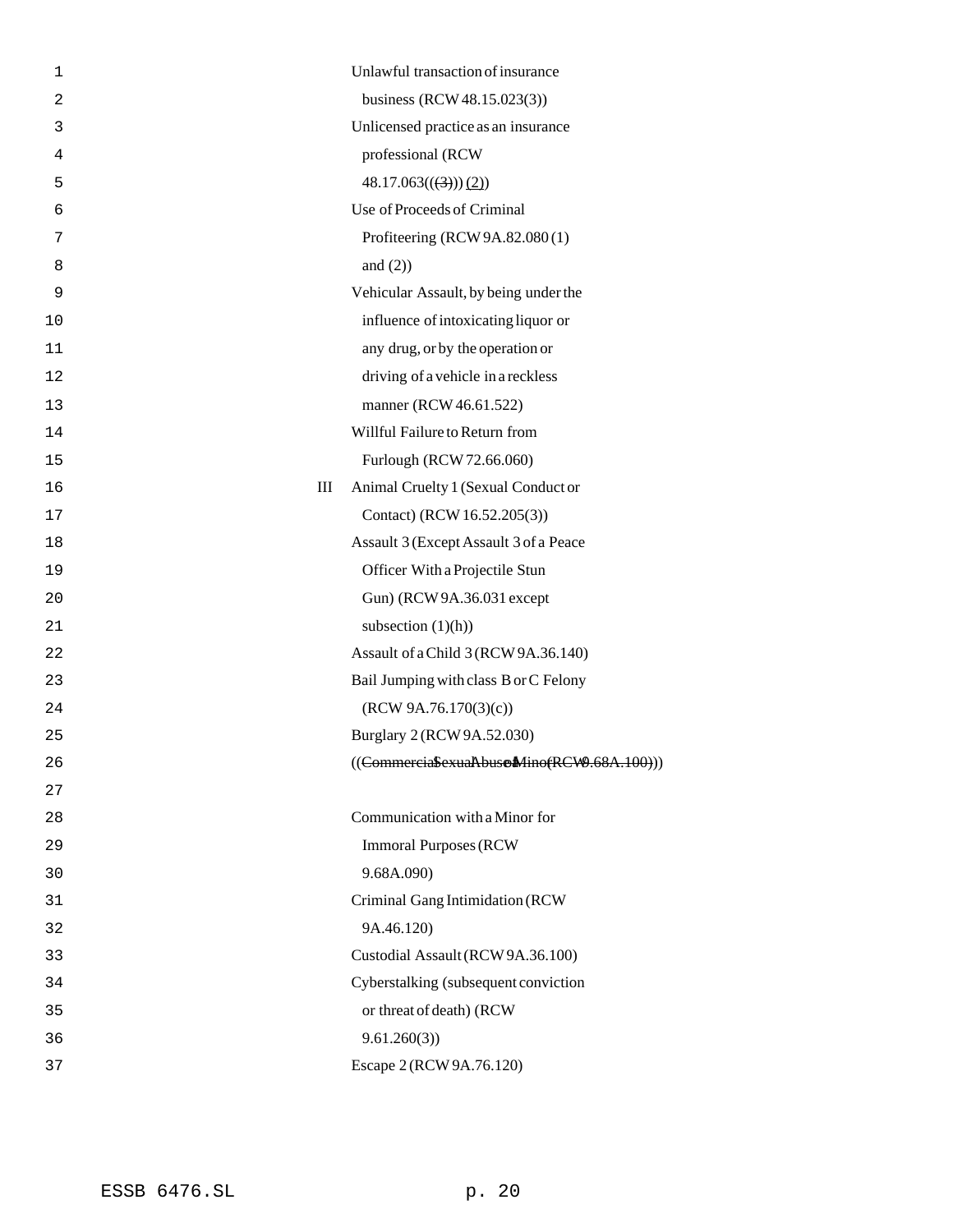| $\mathbf 1$    | Extortion 2 (RCW 9A.56.130)                        |
|----------------|----------------------------------------------------|
| $\overline{2}$ | Harassment (RCW 9A.46.020)                         |
| 3              | Intimidating a Public Servant (RCW                 |
| 4              | 9A.76.180)                                         |
| 5              | Introducing Contraband 2 (RCW                      |
| 6              | 9A.76.150)                                         |
| 7              | Malicious Injury to Railroad Property              |
| 8              | (RCW 81.60.070)                                    |
| $\mathsf 9$    | Mortgage Fraud (RCW 19.144.080)                    |
| 10             | NegligentlyCausingSubstantiaBodilyHarnByUsenSignal |
| 11             | Preemption Device (RCW                             |
| 12             | 46.37.674)                                         |
| 13             |                                                    |
| 14             | Organized Retail Theft 1 (RCW                      |
| 15             | 9A.56.350(2))                                      |
| 16             | Perjury 2 (RCW 9A.72.030)                          |
| 17             | PossessionofncendiaryDeviceRCW9.40.120)            |
| 18             |                                                    |
| 19             | Possession of Machine Gun or Short-                |
| 20             | Barreled Shotgun or Rifle (RCW                     |
| 21             | 9.41.190)                                          |
| 22             | Promoting Prostitution 2 (RCW                      |
| 23             | 9A.88.080)                                         |
| 24             | Retail Theft with Extenuating                      |
| 25             | Circumstances 1 (RCW                               |
| 26             | 9A.56.360(2))                                      |
| 27             | Securities Act violation (RCW                      |
| 28             | 21.20.400)                                         |
| 29             | Tampering with a Witness (RCW                      |
| 30             | 9A.72.120)                                         |
| 31             | Telephone Harassment (subsequent                   |
| 32             | conviction or threat of death)                     |
| 33             | (RCW 9.61.230(2))                                  |
| 34             | Theft of Livestock 2 (RCW 9A.56.083)               |
| 35             | ThefwithhdintentoResell(RCW9A.56.340(2))           |
| 36             |                                                    |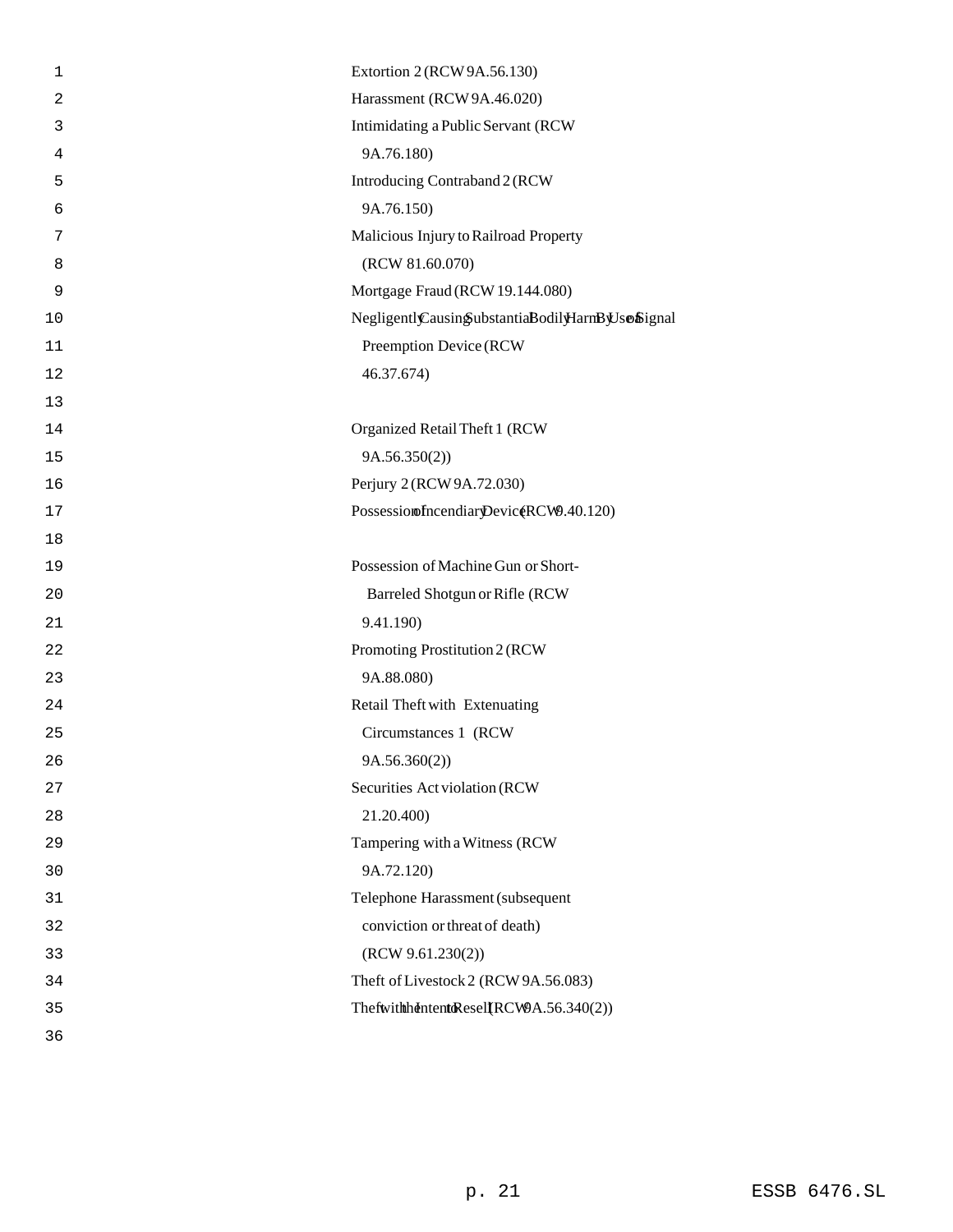| 1              | TraffickingiStolerPropertgRCW9A.82.055)                |
|----------------|--------------------------------------------------------|
| $\overline{2}$ |                                                        |
| 3              | Unlawful Imprisonment (RCW                             |
| 4              | 9A.40.040)                                             |
| 5              | Unlawful possession of firearm in the                  |
| 6              | second degree (RCW 9.41.040(2))                        |
| 7              | Vehicular Assault, by the operation or                 |
| 8              | driving fehiclevithis regard for heafety of the r (RCW |
| 9              | 46.61.522)                                             |
| 10             |                                                        |
| 11             | Willful Failure to Return from Work                    |
| 12             | Release (RCW 72.65.070)                                |
| 13             | $\rm _{II}$<br>Computer Trespass 1 (RCW                |
| 14             | 9A.52.110)                                             |
| 15             | Counterfeiting (RCW 9.16.035(3))                       |
| 16             | Escape from Community Custody                          |
| 17             | (RCW 72.09.310)                                        |
| 18             | Failure to Register as a Sex Offender                  |
| 19             | (second or subsequent offense)                         |
| 20             | (RCW 9A.44.130(11)(a))                                 |
| 21             | Health Care False Claims (RCW                          |
| 22             | 48.80.030)                                             |
| 23             | Identity Theft 2 (RCW 9.35.020(3))                     |
| 24             | <b>Improperly Obtaining Financial</b>                  |
| 25             | Information (RCW 9.35.010)                             |
| 26             | Malicious Mischief 1 (RCW                              |
| 27             | 9A.48.070)                                             |
| 28             | Organized Retail Theft 2 (RCW                          |
| 29             | 9A.56.350(3)                                           |
| 30             | Possession StolenProperty(RCW9A.56.150)                |
| 31             |                                                        |
| 32             | Possession of a Stolen Vehicle (RCW                    |
| 33             | 9A.56.068)                                             |
| 34             | Retail Theft with Extenuating                          |
| 35             | Circumstances 2 (RCW                                   |
| 36             | 9A.56.360(3)                                           |
| 37             | Theft 1 (RCW 9A.56.030)                                |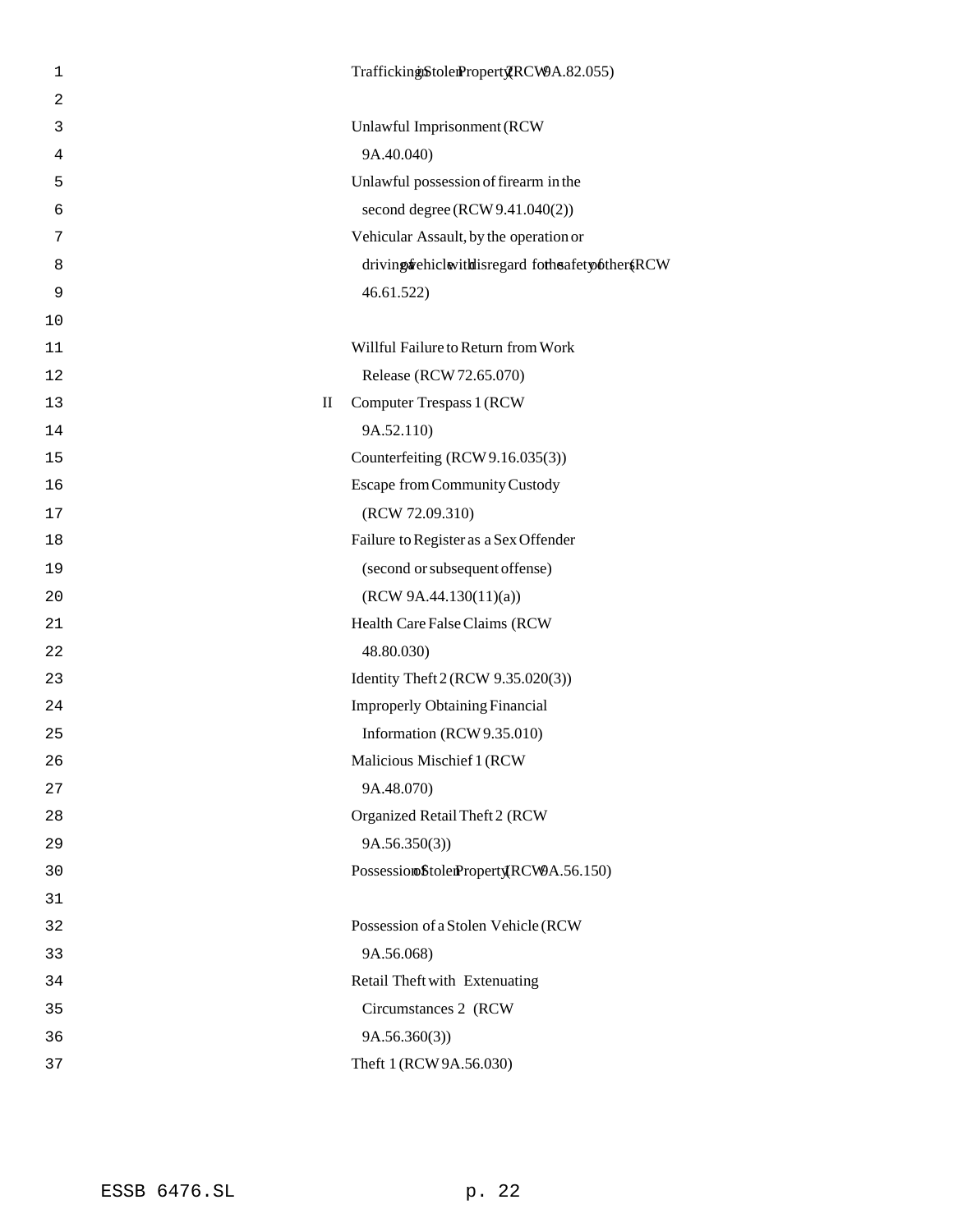| $\mathbf 1$ | Theft of a Motor Vehicle (RCW                         |
|-------------|-------------------------------------------------------|
| 2           | 9A.56.065)                                            |
| 3           | Theft of Rental, Leased, or Lease-                    |
| 4           | purchasedPropertyvaluedonthousandiveundredollarsr     |
| 5           | more) (RCW 9A.56.096(5)(a))                           |
| 6           |                                                       |
| 7           | ThefwithhdintentoResellRCW9A.56.340(3))               |
| 8           |                                                       |
| 9           | TraffickinghnsurancClaim (RCW48.30A.015)              |
| 10          |                                                       |
| 11          | Unlawful factoring of a credit card or                |
| 12          | payment card transaction (RCW                         |
| 13          | 9A.56.290(4)(a)                                       |
| 14          | Unlawful Practice of Law (RCW                         |
| 15          | 2.48.180)                                             |
| 16          | Unlicensed Practice of a Profession or                |
| 17          | Business (RCW 18.130.190(7))                          |
| 18          | Voyeurism (RCW 9A.44.115)                             |
| 19          | Attempting to Elude a Pursuing Police<br>I            |
| 20          | Vehicle (RCW 46.61.024)                               |
| 21          | False Verification for Welfare (RCW                   |
| 22          | 74.08.055)                                            |
| 23          | Forgery (RCW 9A.60.020)                               |
| 24          | FraudulenCreationRevocationMentaHealthAdvancDirective |
| 25          | (RCW 9A.60.060)                                       |
| 26          |                                                       |
| 27          | Malicious Mischief 2 (RCW                             |
| 28          | 9A.48.080)                                            |
| 29          | Mineral Trespass (RCW 78.44.330)                      |
| 30          | Possession StolenPropert CRCW9A.56.160)               |
| 31          |                                                       |
| 32          | Reckless Burning 1 (RCW 9A.48.040)                    |
| 33          | Taking Motor Vehicle Without                          |
| 34          | Permission 2 (RCW 9A.56.075)                          |
| 35          | Theft 2 (RCW 9A.56.040)                               |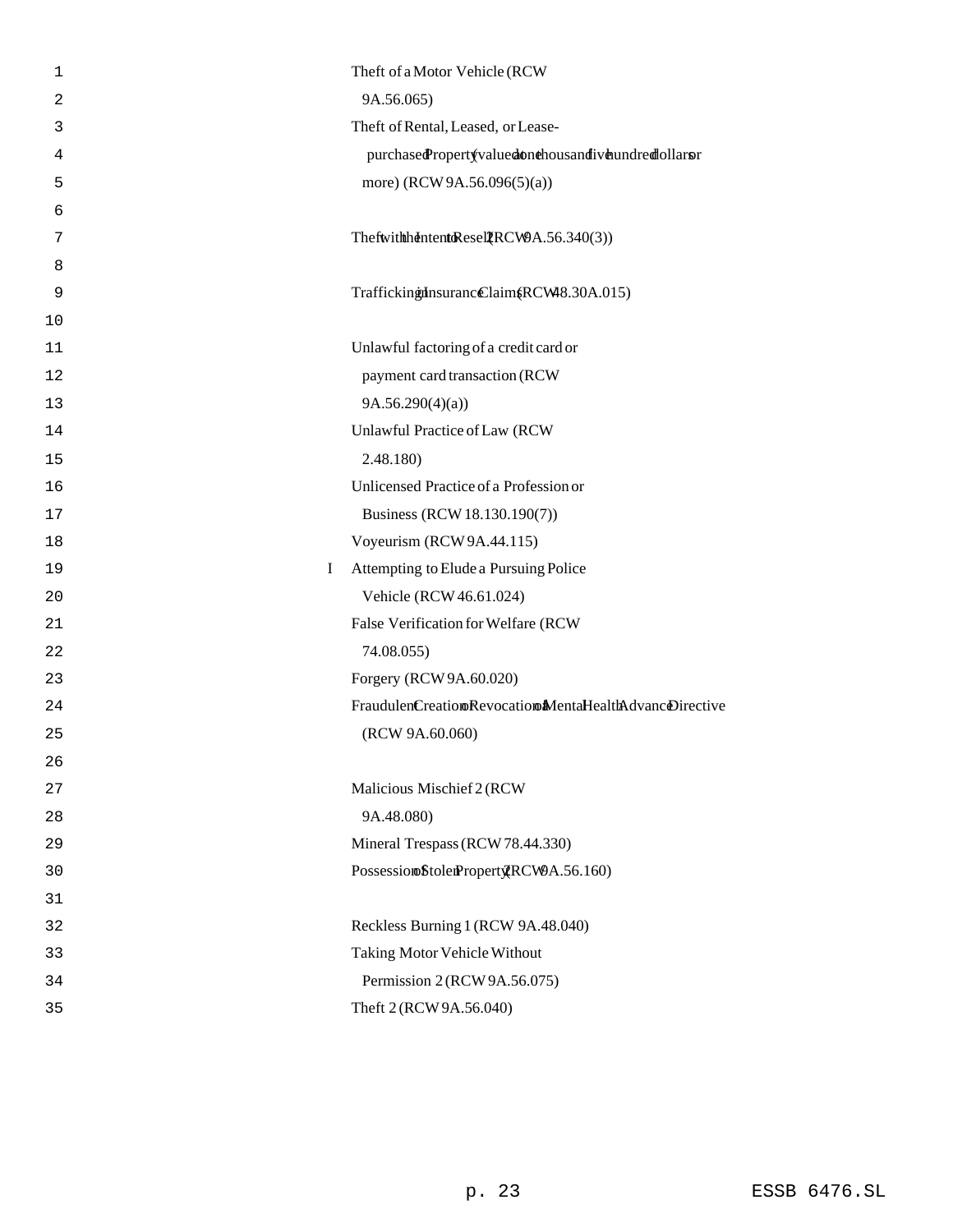| 1  | Theft of Rental, Leased, or Lease-                                      |
|----|-------------------------------------------------------------------------|
| 2  | purchasedPropertyvaluedtwobundrediftylollarsmorbut                      |
| 3  | less than one thousand five                                             |
| 4  | hundred dollars) (RCW                                                   |
| 5  | 9A.56.096(5)(b)                                                         |
| 6  |                                                                         |
| 7  | Transaction of insurance business                                       |
| 8  | beyond the scope of licensure                                           |
| 9  | (RCW 48.17.063((4))                                                     |
| 10 | UnlawfulssuanceChecksDraft(RCWA.56.060)                                 |
| 11 |                                                                         |
| 12 | <b>Unlawful Possession of Fictitious</b>                                |
| 13 | Identification (RCW 9A.56.320)                                          |
| 14 | Unlawful Possession of Instruments of                                   |
| 15 | Financial Fraud (RCW 9A.56.320)                                         |
| 16 | Unlawful Possession of Payment                                          |
| 17 | Instruments (RCW 9A.56.320)                                             |
| 18 | Unlawful Possession of a Personal                                       |
| 19 | <b>Identification Device (RCW</b>                                       |
| 20 | 9A.56.320)                                                              |
| 21 | Unlawful Production of Payment                                          |
| 22 | Instruments (RCW 9A.56.320)                                             |
| 23 | Unlawful Trafficking in Food Stamps                                     |
| 24 | (RCW 9.91.142)                                                          |
| 25 | Unlawful Use of Food Stamps (RCW                                        |
| 26 | 9.91.144)                                                               |
| 27 | Vehicle Prowl 1 (RCW 9A.52.095)                                         |
| 28 | RCW 9A.88.140 and 2009 c 387 s 1 are each amended to read<br>Sec. 12.   |
| 29 | as follows:                                                             |
| 30 | $(1)(a)$ Upon an arrest for a suspected violation of patronizing a      |
| 31 | prostitute, promoting prostitution in the first degree, promoting       |
| マウ | prostitution in the second degree promoting travel for prostitution ((- |

32 prostitution in the second degree, promoting travel for prostitution( $(\tau$  commercial sexual abuse of a minor, promoting commercial sexual abuse of  $-a$  -minor, or promoting -travel -for -commercial -sexual -abuse -of -a 35 minor)), the arresting law enforcement officer may impound the person's vehicle if (i) the motor vehicle was used in the commission of the crime; (ii) the person arrested is the owner of the vehicle or the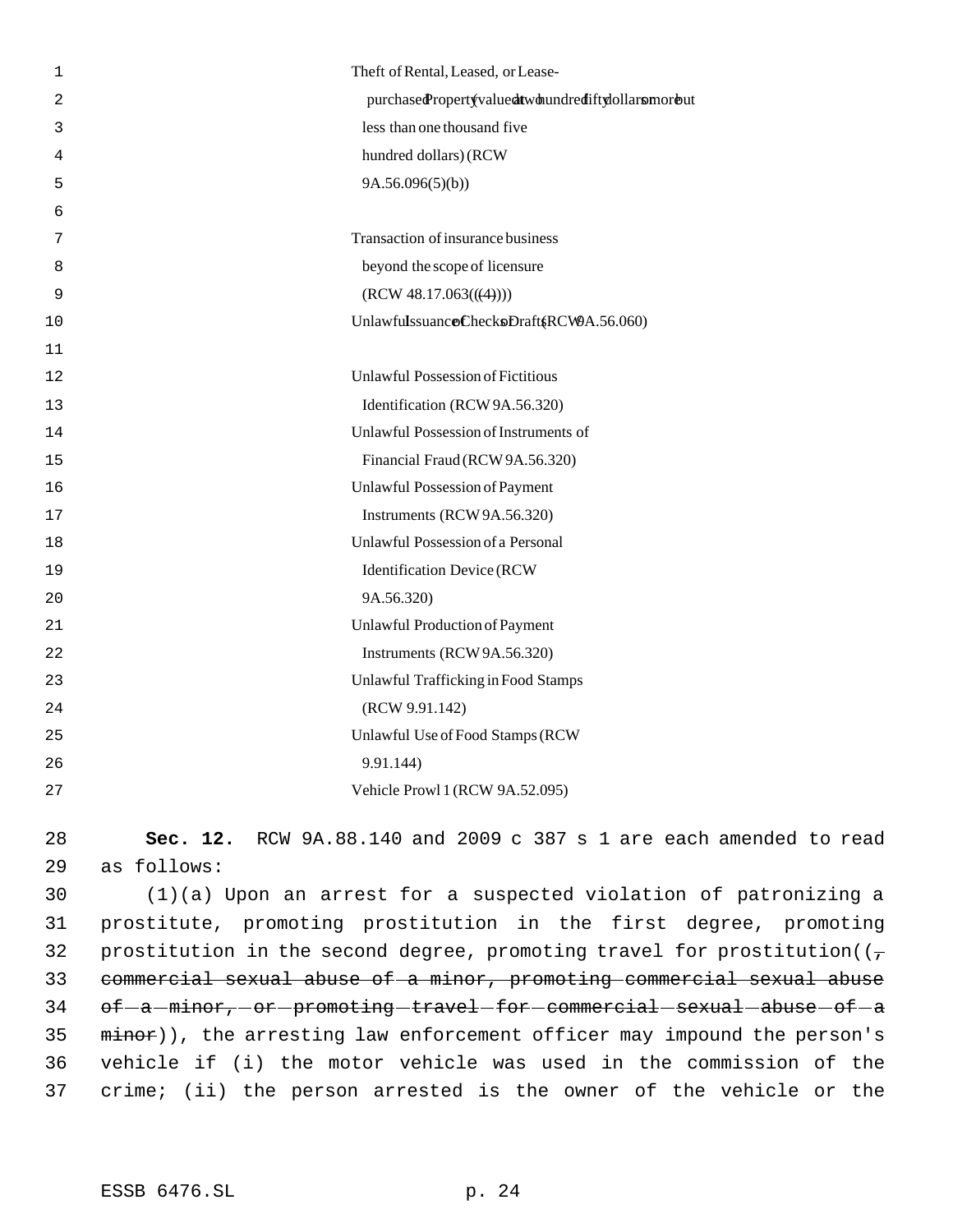vehicle is a rental car as defined in RCW 46.04.465; and (iii) either (A) the person arrested has previously been convicted of one of the offenses listed in this subsection or (B) the offense was committed within an area designated under (b) of this subsection.

 (b) A local governing authority may designate areas within which vehicles are subject to impoundment under this section regardless of whether the person arrested has previously been convicted of any of the offenses listed in (a) of this subsection.

 (i) The designation must be based on evidence indicating that the area has a disproportionately higher number of arrests for the offenses listed in (a) of this subsection as compared to other areas within the same jurisdiction.

 (ii) The local governing authority shall post signs at the boundaries of the designated area to indicate that the area has been designated under this subsection.

 (2) Upon an arrest for a suspected violation of commercial sexual abuse of a minor, promoting commercial sexual abuse of a minor, or promoting travel for commercial sexual abuse of a minor, the arresting law enforcement officer shall impound the person's vehicle if (a) the 20 motor vehicle was used in the commission of the crime; and (b) the person arrested is the owner of the vehicle or the vehicle is a rental car as defined in RCW 46.04.465.

 (3) Impoundments performed under this section shall be in accordance with chapter 46.55 RCW and the impoundment order must clearly state "prostitution hold."

 $((+3))$  (4)(a) Prior to redeeming the impounded vehicle, and in addition to all applicable impoundment, towing, and storage fees paid to the towing company under chapter 46.55 RCW, the owner of the 29 impounded vehicle must pay a fine ((of five hundred dollars)) to the impounding agency. The fine shall be five hundred dollars for the offenses specified in subsection (1) of this section, or two thousand five hundred dollars for the offenses specified in subsection (2) of this section. The fine shall be deposited in the prostitution prevention and intervention account established under RCW 43.63A.740.

 (b) Upon receipt of the fine paid under (a) of this subsection, the impounding agency shall issue a written receipt to the owner of the impounded vehicle.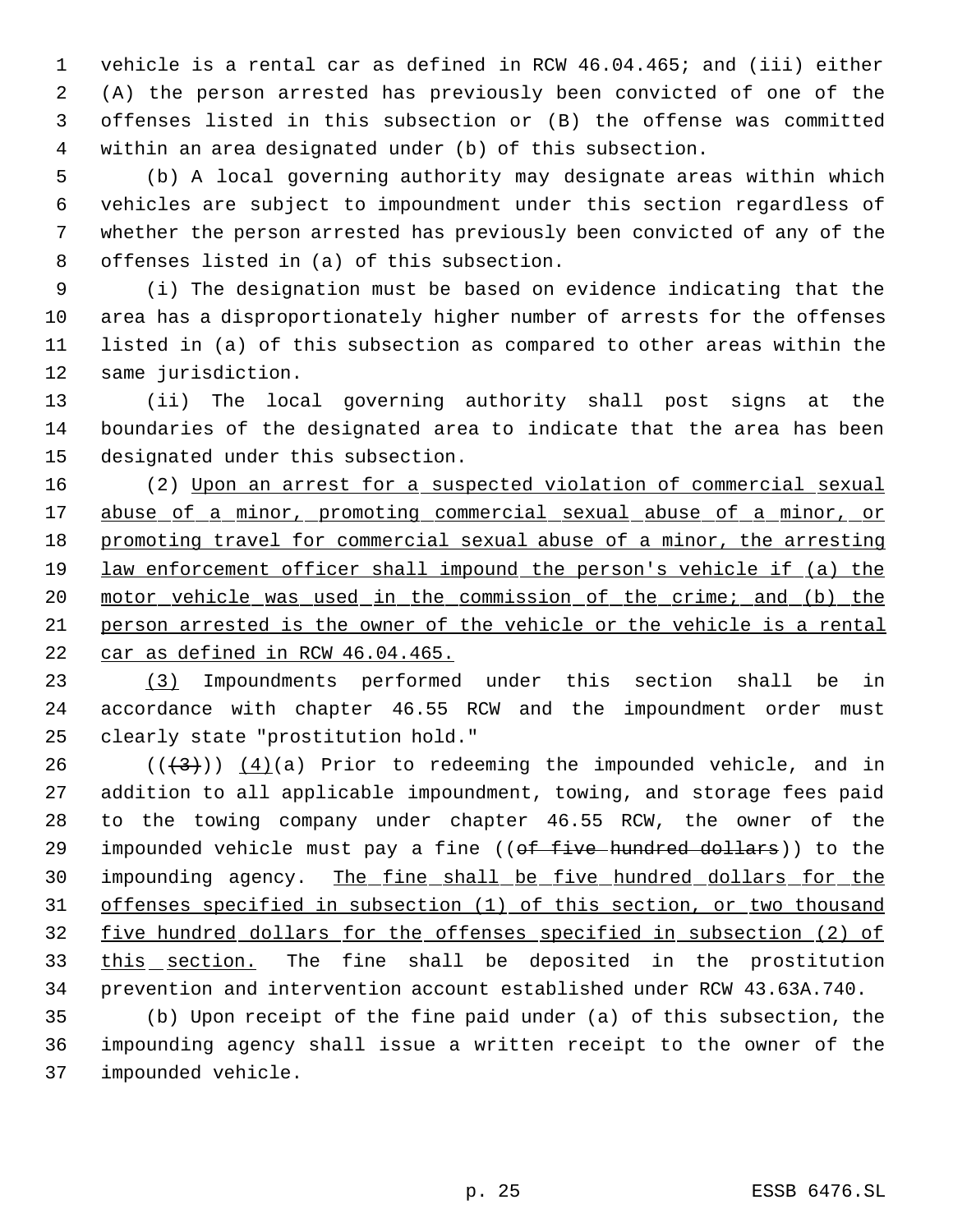1  $((+4))$   $(5)(a)$  In order to redeem a vehicle impounded under this section, the owner must provide the towing company with the written 3 receipt issued under subsection  $((+3))$  (4)(b) of this section.

4 (b) The written receipt issued under subsection  $((+3))$   $(4)(b)$  of this section authorizes the towing company to release the impounded vehicle upon payment of all impoundment, towing, and storage fees.

 (c) A towing company that relies on a forged receipt to release a vehicle impounded under this section is not liable to the impounding 9 authority for any unpaid fine under subsection  $((+3))$   $(4)(a)$  of this section.

 $((\overline{5}))$   $(6)(a)$  In any proceeding under chapter 46.55 RCW to contest the validity of an impoundment under this section where the claimant substantially prevails, the claimant is entitled to a full refund of the impoundment, towing, and storage fees paid under chapter 46.55 RCW 15 and the five hundred dollar fine paid under subsection  $((+3+))$   $(4)$  of this section.

 (b) If the person is found not guilty at trial for a crime listed under subsection (1) of this section, the person is entitled to a full refund of the impoundment, towing, and storage fees paid under chapter  $-46.55$  RCW and the (( $f<sup>2</sup>$  ive hundred dollar)) fine paid under subsection  $((+3))$   $(4)$  of this section.

 (c) All refunds made under this section shall be paid by the impounding agency.

 (d) Prior to receiving any refund under this section, the claimant must provide proof of payment.

 **Sec. 13.** RCW 9.68A.100 and 2007 c 368 s 2 are each amended to read as follows:

(1) A person is guilty of commercial sexual abuse of a minor if:

 (a) He or she pays a fee to a minor or a third person as compensation for a minor having engaged in sexual conduct with him or her;

 (b) He or she pays or agrees to pay a fee to a minor or a third person pursuant to an understanding that in return therefore such minor will engage in sexual conduct with him or her; or

 (c) He or she solicits, offers, or requests to engage in sexual conduct with a minor in return for a fee.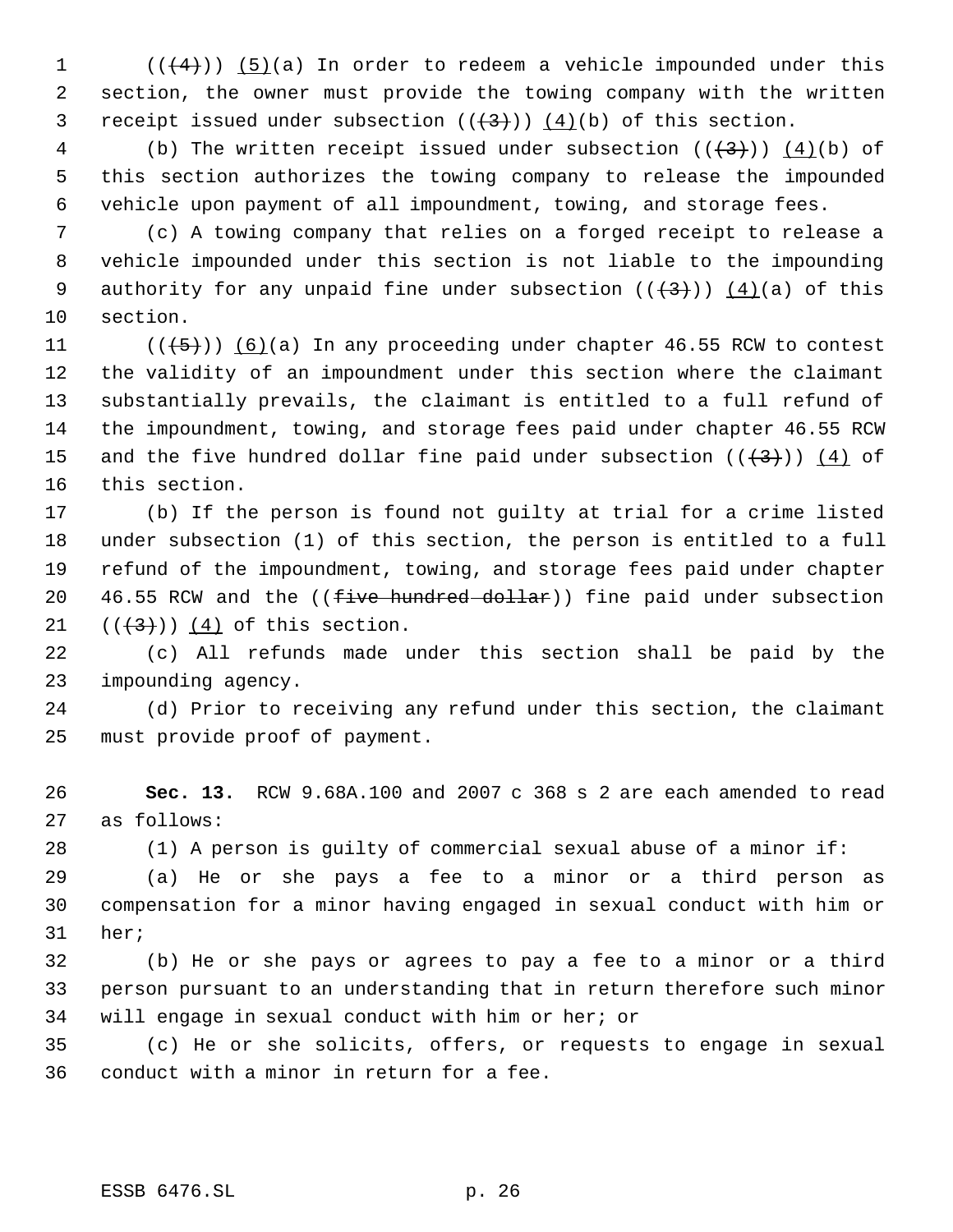1 (2) Commercial sexual abuse of a minor is a class  $((e))$  B felony punishable under chapter 9A.20 RCW.

 (3) In addition to any other penalty provided under chapter 9A.20 RCW, a person guilty of commercial sexual abuse of a minor is subject to the provisions under RCW 9A.88.130 and 9A.88.140.

 (4) For purposes of this section, "sexual conduct" means sexual intercourse or sexual contact, both as defined in chapter 9A.44 RCW.

 **Sec. 14.** RCW 9.68A.101 and 2007 c 368 s 4 are each amended to read as follows:

 (1) A person is guilty of promoting commercial sexual abuse of a minor if he or she knowingly advances commercial sexual abuse of a minor or profits from a minor engaged in sexual conduct.

 (2) Promoting commercial sexual abuse of a minor is a class ((B)) A felony.

(3) For the purposes of this section:

 (a) A person "advances commercial sexual abuse of a minor" if, acting other than as a minor receiving compensation for personally rendered sexual conduct or as a person engaged in commercial sexual abuse of a minor, he or she causes or aids a person to commit or engage in commercial sexual abuse of a minor, procures or solicits customers for commercial sexual abuse of a minor, provides persons or premises for the purposes of engaging in commercial sexual abuse of a minor, operates or assists in the operation of a house or enterprise for the purposes of engaging in commercial sexual abuse of a minor, or engages in any other conduct designed to institute, aid, cause, assist, or facilitate an act or enterprise of commercial sexual abuse of a minor.

 (b) A person "profits from commercial sexual abuse of a minor" if, acting other than as a minor receiving compensation for personally rendered sexual conduct, he or she accepts or receives money or other property pursuant to an agreement or understanding with any person whereby he or she participates or will participate in the proceeds of commercial sexual abuse of a minor.

 (4) For purposes of this section, "sexual conduct" means sexual intercourse or sexual contact, both as defined in chapter 9A.44 RCW.

 **Sec. 15.** RCW 9.68A.105 and 2007 c 368 s 11 are each amended to read as follows: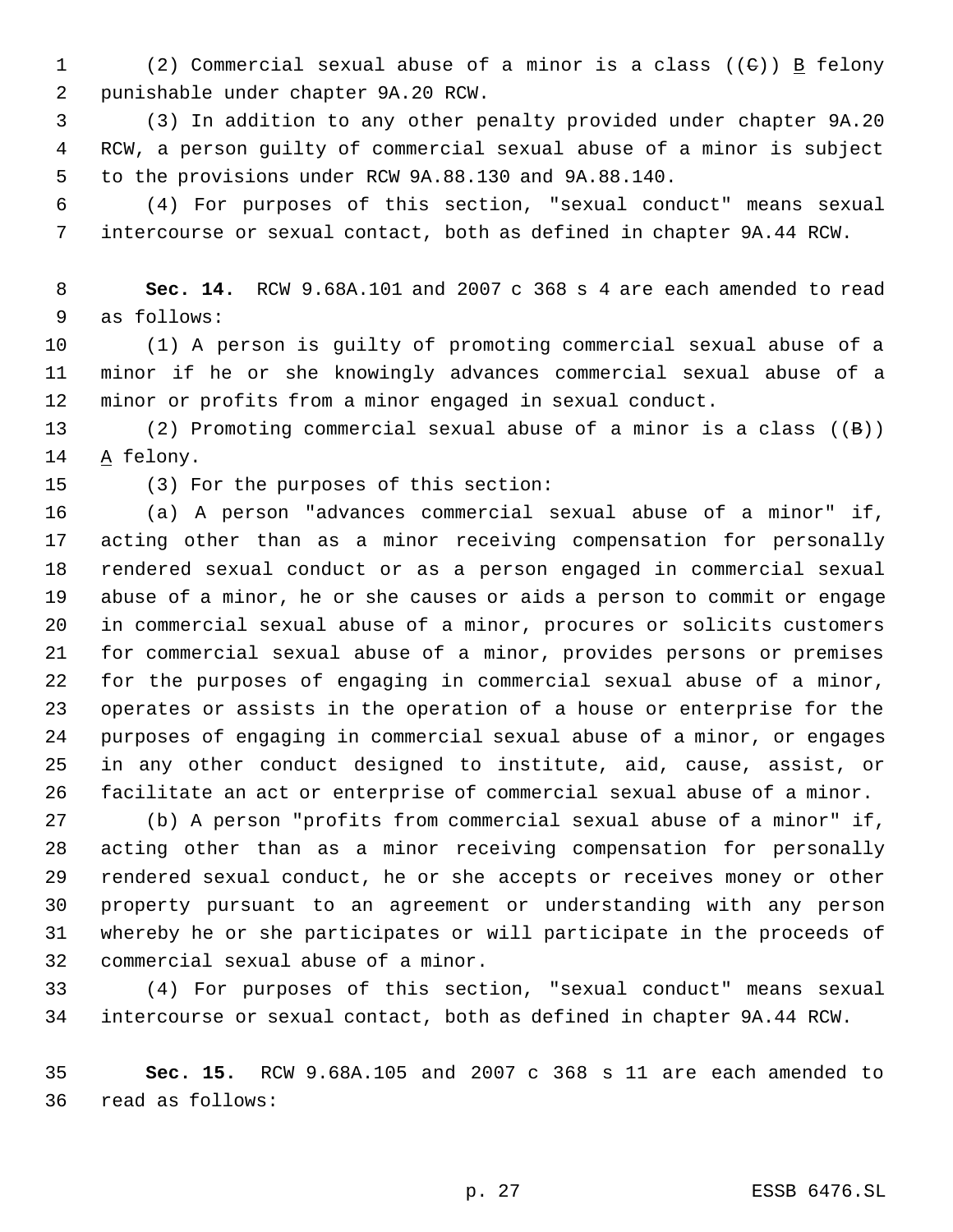(1)(a) In addition to penalties set forth in RCW 9.68A.100, 2 9.68A.101, and 9.68A.102, a person who is either convicted or given a deferred sentence or a deferred prosecution or who has entered into a statutory or nonstatutory diversion agreement as a result of an arrest for violating RCW 9.68A.100, 9.68A.101, or 9.68A.102, or a comparable county or municipal ordinance shall be assessed a five ((hundred fifty)) thousand dollar fee.

 (b) The court may not suspend payment of all or part of the fee unless it finds that the person does not have the ability to pay.

 (c) When a minor has been adjudicated a juvenile offender or has entered into a statutory or nonstatutory diversion agreement for an offense which, if committed by an adult, would constitute a violation of RCW 9.68A.100, 9.68A.101, or 9.68A.102, or a comparable county or municipal ordinance, the court shall assess the fee under (a) of this subsection. The court may not suspend payment of all or part of the fee unless it finds that the minor does not have the ability to pay the fee.

 (2) The fee assessed under subsection (1) of this section shall be collected by the clerk of the court and distributed each month to the state treasurer for deposit in the prostitution prevention and intervention account under RCW 43.63A.740 for the purpose of funding prostitution prevention and intervention activities.

(3) For the purposes of this section:

 (a) "Statutory or nonstatutory diversion agreement" means an agreement under RCW 13.40.080 or any written agreement between a person accused of an offense listed in subsection (1) of this section and a court, county or city prosecutor, or designee thereof, whereby the person agrees to fulfill certain conditions in lieu of prosecution.

 (b) "Deferred sentence" means a sentence that will not be carried out if the defendant meets certain requirements, such as complying with the conditions of probation.

 NEW SECTION. **Sec. 16.** If funds are appropriated specifically for this purpose, the criminal justice training commission, in consultation with the Washington association of sheriffs and police chiefs, shall, by December 1, 2010, develop a model policy on law enforcement officer implementation of the procedures provided in this act relating to contact with a minor who is a "sexually exploited child" as defined in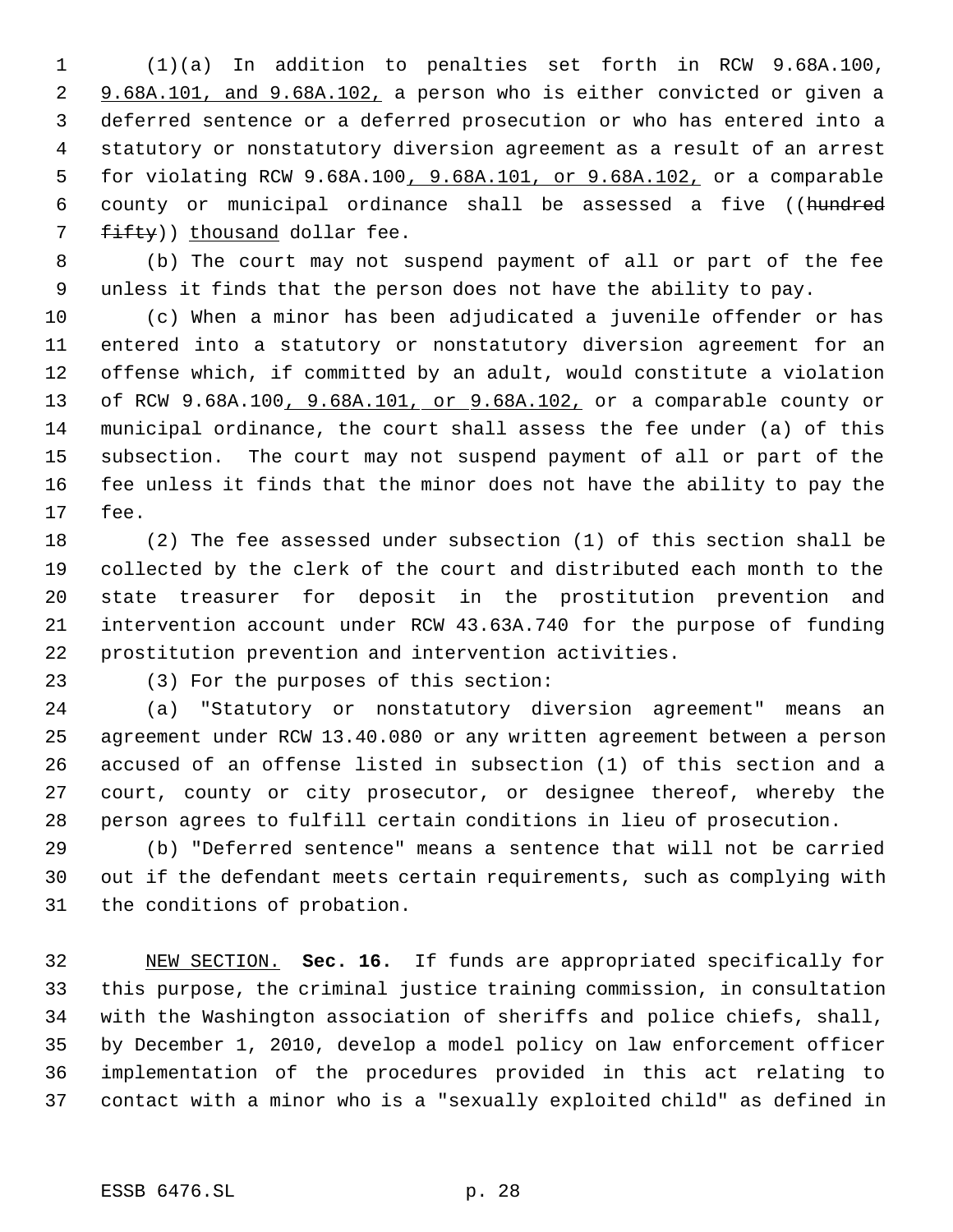this act or who is a victim of offenses related to commercial sexual abuse of a minor as defined in chapter 9.68A RCW. The commission shall develop a curriculum based on the model policy for inclusion in its basic training academy by January 1, 2011.

 **Sec. 17.** RCW 9.68A.110 and 2007 c 368 s 3 are each amended to read as follows:

 (1) In a prosecution under RCW 9.68A.040, it is not a defense that the defendant was involved in activities of law enforcement and prosecution agencies in the investigation and prosecution of criminal offenses. Law enforcement and prosecution agencies shall not employ minors to aid in the investigation of a violation of RCW 9.68A.090 or 9.68A.100. This chapter does not apply to lawful conduct between spouses.

 (2) In a prosecution under RCW 9.68A.050, 9.68A.060, 9.68A.070, or 9.68A.080, it is not a defense that the defendant did not know the age 16 of the child depicted in the visual or printed matter( $\left( \div - \text{PROVIDED}_{\tau} \right)$ 17 That)). It is a defense, which the defendant must prove by a preponderance of the evidence, that at the time of the offense the defendant was not in possession of any facts on the basis of which he or she should reasonably have known that the person depicted was a minor.

 (3) In a prosecution under RCW 9.68A.040, 9.68A.090, 9.68A.100, 9.68A.101, or 9.68A.102, it is not a defense that the defendant did not 24 know the alleged victim's age( $(\div PROVIDED, That)$ ). It is a defense, which the defendant must prove by a preponderance of the evidence, that at the time of the offense, the defendant made a reasonable bona fide attempt to ascertain the true age of the minor by requiring production of a driver's license, marriage license, birth certificate, or other governmental or educational identification card or paper and did not rely solely on the oral allegations or apparent age of the minor.

 (4) In a prosecution under RCW 9.68A.050, 9.68A.060, or 9.68A.070, it shall be an affirmative defense that the defendant was a law enforcement officer in the process of conducting an official investigation of a sex-related crime against a minor, or that the defendant was providing individual case treatment as a recognized medical facility or as a psychiatrist or psychologist licensed under Title 18 RCW.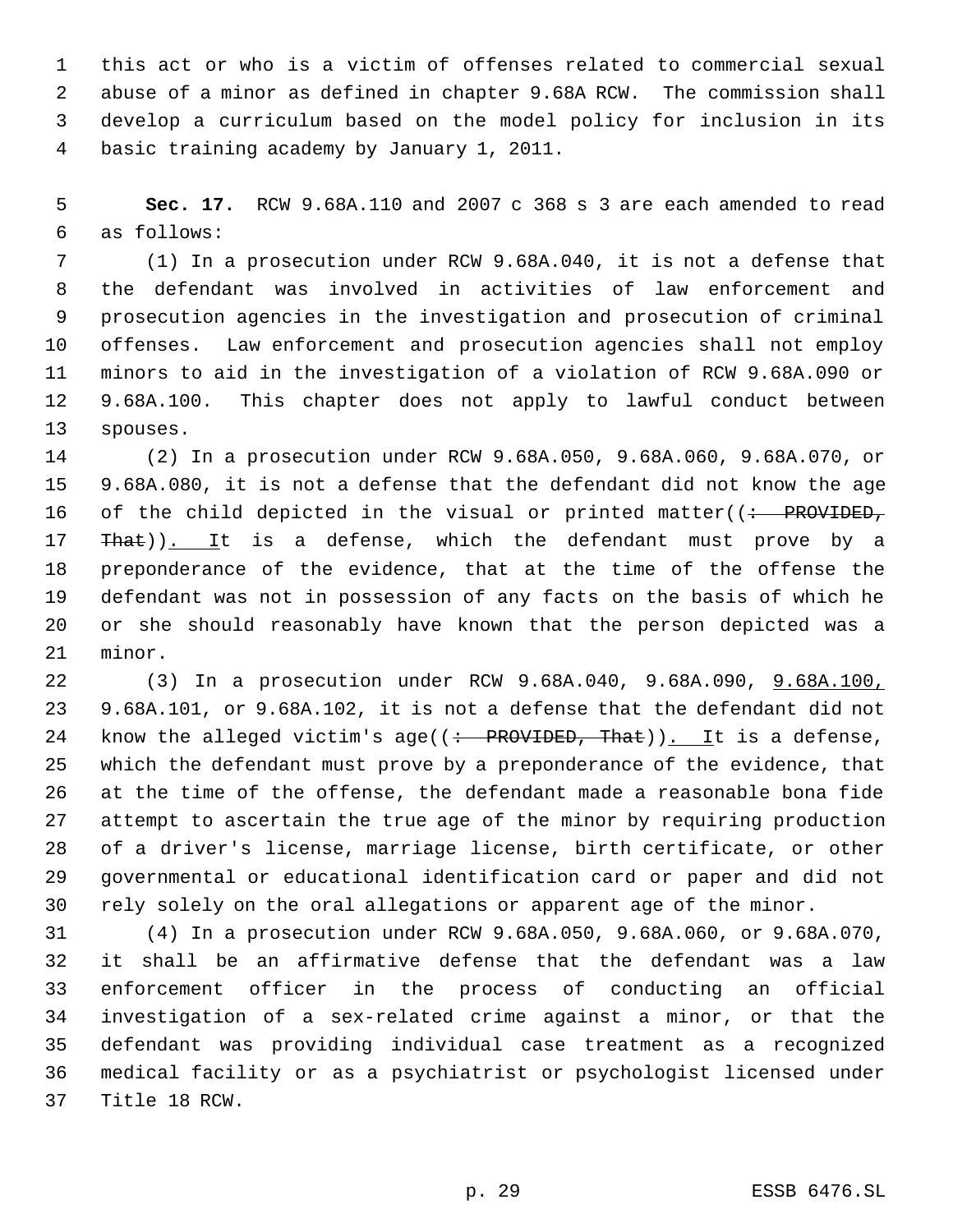1 (5) In a prosecution under RCW 9.68A.050, 9.68A.060, or 9.68A.070, 2 the state is not required to establish the identity of the alleged 3 victim.

 4 **Sec. 18.** RCW 43.63A.740 and 2009 c 387 s 2 are each amended to 5 read as follows:

 The prostitution prevention and intervention account is created in the state treasury. All designated receipts from fees under RCW 9.68A.105 and 9A.88.120 and fines collected under RCW 9A.88.140 shall be deposited into the account. Expenditures from the account may be 10 used ((only for)) in the following order of priority:

11 (1) Programs that provide mental health and substance abuse 12 counseling, parenting skills training, housing relief, education, and 13 vocational training for youth who have been diverted for a prostitution 14 or prostitution loitering offense pursuant to RCW 13.40.213;

15 (2) Funding for services provided to sexually exploited children as 16 defined in RCW 13.32A.030 in secure and semi-secure crisis residential 17 centers with access to staff trained to meet their specific needs;

18 (3) Funding for services specified in RCW 74.14B.060 and 74.14B.070 19 for sexually exploited children; and

20 (4) Funding the grant program to enhance prostitution prevention 21 and intervention services under RCW 43.63A.720.

22 NEW SECTION. **Sec. 19.** The following acts or parts of acts are 23 each repealed: 2009 c 252 s 4 (uncodified).

> Passed by the Senate March 9, 2010. Passed by the House March 3, 2010. Approved by the Governor April 1, 2010, with the exception of certain items that were vetoed. Filed in Office of Secretary of State April 2, 2010.

Note: Governor's explanation of partial veto is as follows:

"I am returning herewith, without my approval as to Section 4 Engrossed Substitute Senate Bill 6476 entitled:

"AN ACT Relating to sex crimes involving minors."

Section 4 requires the Department of Social and Health Services to provide a report to the relevant policy and fiscal committees of the Legislature by November 1, 2010, regarding the training needed to allow staff of the Children's Administration and crisis residential centers to work effectively with sexually exploited youth. The report must identify the evidence-based training programs to be used and the cost of such training. This section would be codified in chapter 13.32A RCW.

The Department will make the information available. A statutorily required report is unnecessary.

ESSB 6476.SL p. 30